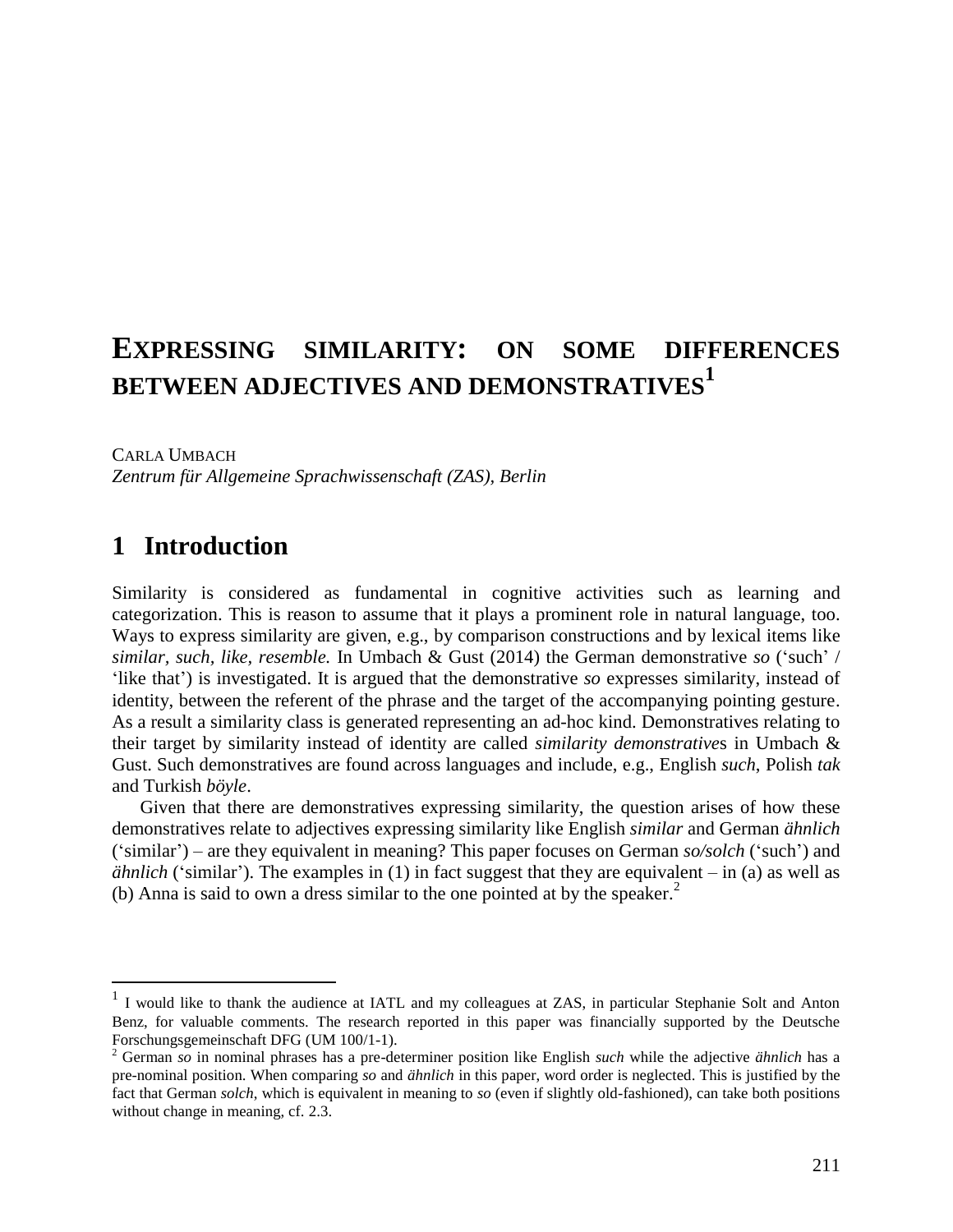- (1) (Speaker pointing to a dress in a shop window)
	- a. Anna hat so ein Kleid / ein solches Kleid.
	- b. Anna hat ein ähnliches Kleid.
		- 'Anna has such a dress / a similar dress.'<sup>3</sup>

There are, however, a number of contexts in which demonstratives and adjectives expressing similarity cannot be exchanged without affecting the meaning and/or acceptability of the sentences. Three of these contexts will be considered in this paper. The first one relates to definiteness. The demonstrative *so* as well as the adjective *ähnlich* appear reluctant to combine with the definite article, cf. (2a,b), indicating a semantic conflict between similarity and uniqueness. If uniqueness is enforced by lexical means (*einzig* 'unique'), the sentences are acceptable but differ substantially in meaning. In (3a) the dress the speaker points at has to be identical to Anna's dress, so there is only one dress at issue (requiring an interpretation such that, e.g., that Anna gave her dress on a sale-or-return basis to the second hand shop). In (3b) there are two distinct dresses, Anna's dress and Berta's dress.

- (2) a. \*Anna trägt so das Kleid.
	- b. ??Anna trägt das ähnliche Kleid. 'Anna is wearing such the dress / the similar dress.'
- (3) a. (The speaker pointing to a dress in a second hand shop window) Anna besitzt das einzige solche Kleid. 'Anna has the only such dress.'
	- b. Berta hat ein indisches Hippie Kleid. Anna besitzt das einzige dem von Berta ähnliche Kleid. 'Berta has an Indian hippie dress. Anna has the only dress similar to Berta's.'

Another case of non-equivalence of the demonstrative *so* and the adjective *ähnlich* are additive contexts, as in (4). The question under discussion ('*Which cars do Otto and Anna drive?*') has been partially answered by the preceding sentence – *Otto drives a Mercedes Benz*. Adding another Mercedes Benz driver requires an additive particle. This is unproblematic in the sentence containing the demonstrative, cf. (4a). But the sentence with the adjective in (4b) is hardly acceptable in the given context.

- (4) (Otto drives a Mercedes Benz what about Anna?) a. Anna fährt auch so ein Auto.
	- b. #Anna fährt auch ein ähnliches Auto.
		- 'Anna drives such a car / a similar car, too.'

The third case of non-equivalence is illustrated in the example in (5) where the (a) and the (b) versions differ strikingly in meaning. The NP *so ein Geschenk* ('such a present') in (a) seems to relate to presents similar in value or quality or rareness. In contrast, the NP *ein ähnliches Geschenk* ('a similar present') in (b) is interpreted as a present similar to a Panda bear, maybe

 $\overline{a}$ 

<sup>3</sup> A more colloquial translation of *so/solch* in (1a) would be *like this*. In the translations of the examples in this paper *such* is used because it facilitates structural parallelism to the German sentence.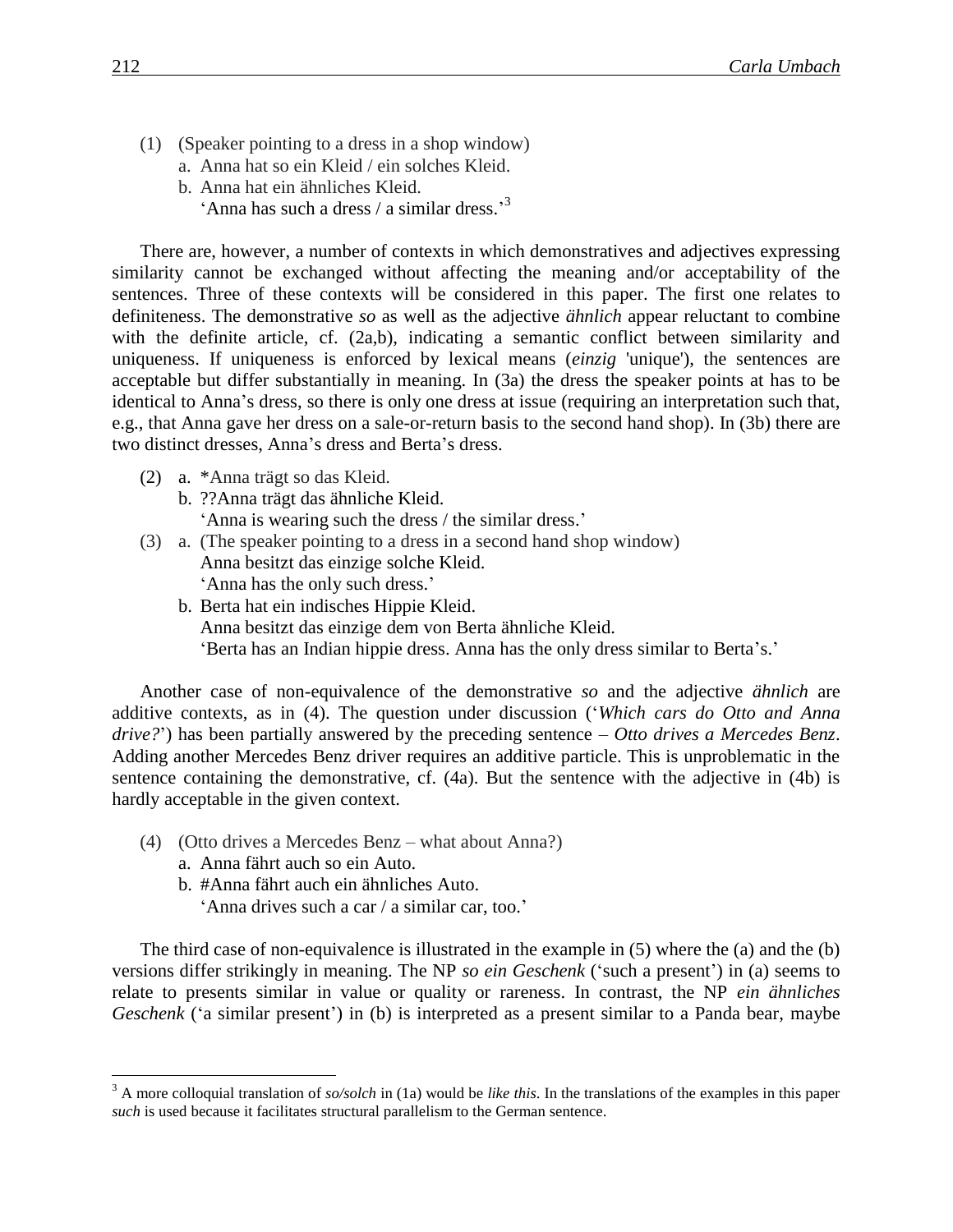another exotic animal, which is unsuited as an argument of the predicate in (5). These contexts will be called '*secondary description contexts*'.

- (5) (The prime minister received a Panda bear from the Chinese government.)
	- a. So ein Geschenk zeigt die Wertschätzung des Gasts.
	- b. #Ein ähnliches Geschenk zeigt die Wertschätzung des Gasts.
		- 'Such a present / a similar present demonstrates appreciation for the guest.'

The cases of non-equivalence shown in (2) - (5) could be viewed as suggesting that there are different notions of similarity encoded by the demonstrative *so* and the adjective *ähnlich*. It could be argued that the demonstrative expresses similarity relating to inner qualities while the adjective expresses similarity relating to, e.g., mere appearance. This assumption would explain the contrast in (5) and maybe also the contrast in (4) assuming that similarity in appearance is too weak to license additive particles.

This paper will take a different route. Instead of postulating separate similarity relations we will hypothesize that there is a unique similarity relation underlying the meaning of both the demonstrative and the adjective, and that the differences in meaning and distribution can be accounted for by different instantiation of parameters and additional constraints.

The paper will focus on the occurrence of German *so* and *ähnlich* in nominal phrases as shown in (1). In section 2, a summary of the analysis of similarity demonstratives in Umbach  $\&$ Gust (2014) will be given. In section 3, the three cases of non-equivalence shown above will be discussed – definiteness, additivity and secondary description contexts. There are a number of further cases of non-equivalence, for example the fact that the adjective *ähnlich* unlike the demonstrative *so* is gradable, which have to be left for future research.

## **1** The Analysis of Similarity Demonstratives in Umbach & Gust

#### **1.1 The Notion of Similarity Demonstratives**

It is commonly agreed that, although there is a wide range of uses, German *so* is first of all a demonstrative expression which occurs as a modifier in adjectival, nominal and verbal phrases and can be used deictically, accompanied by a demonstration gesture, and anaphorically.<sup>4</sup> This is shown in (6)-(8), where the (a) examples are deictic and the (b) examples are anaphoric. Note that the demonstrative has to be accented when used deictically and deaccented when used anaphorically. In (6) the demonstrative combines with an adjective, in (7) it combines with a noun,<sup>5</sup> and in (8) it combines with a verb. The adjective must be gradable while the noun and the verb can be either gradable or non-gradable.

 4 Polish *tak* and Turkish *böyle* are similarly flexible, whereas English *such* only combines with nominal phrases.

<sup>&</sup>lt;sup>5</sup> More precisely, it combines with a determiner. However, since it will turn out that there is no semantic difference between the pre-determiner position and the pre-nominal position in compositional semantics (cf. 2.3), we will speak of adnominal *so* throughout this paper.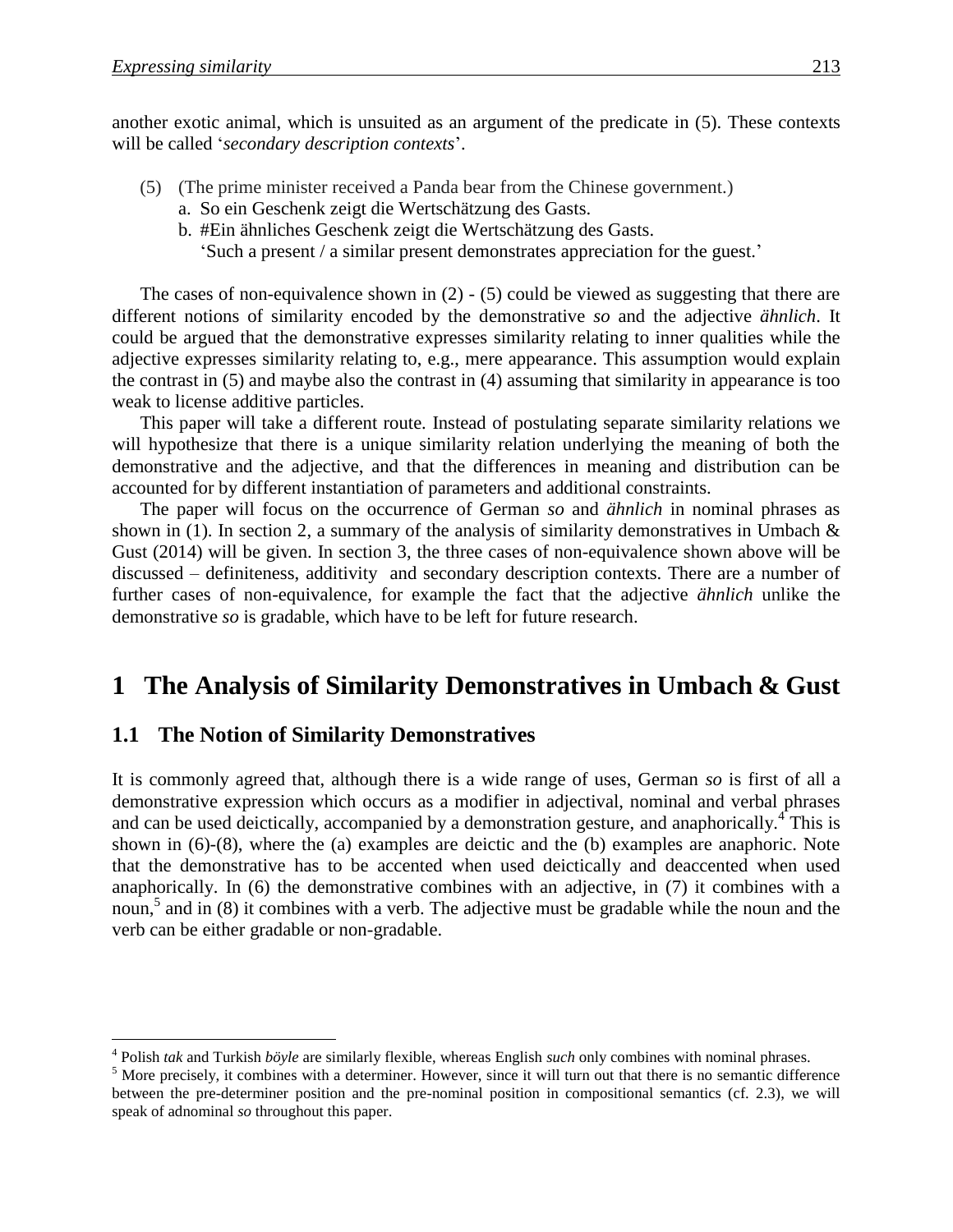- (6) a. (The speaker pointing to a person) So groß ist Anna auch.
	- b. Berta ist 1,80m. So groß ist Anna auch. 'Berta is 1.80m. Anna is that tall, too.'
- (7) a. (Speaker pointing to a car in the street) So ein Auto hat Anna auch.
	- b. Bertas Auto hat eine Ladeklappe. So ein Auto hat Anna auch. 'Berta's car has a hatch. Anna has such a car, too.'
- (8) a. (Speaker pointing to someone dancing) So tanzt Anna auch.
	- b. Berta tanzt immer mit ausgebreiteten Armen. So tanzt Anna auch. 'Berta dances with outstretched arms. Anna dances like that, too.'

Let us focus on the deictic cases. In (6a) information is provided about a degree of height, (7a) is about a quality of cars, and (8a) is about a manner of dancing. Accordingly, *so* functions as a degree modifier in  $(6a)$  and a nominal modifier in  $(7a)$ , and a manner modifier in  $(8a)$ . However, neither the degree nor the nominal quality nor the manner are explicitly mentioned. The information is instead provided by the demonstrative or rather, the accompanying pointing gesture. This raises the question of how a demonstrative expression can act as a modifier and what is more, as a degree modifier and as a nominal modifier and as a manner modifier at the same time. This puzzle led to the main hypothesis in Umbach & Gust:

(\*) Similarity demonstratives, for example German *so* and English *such*, denote similarity between the target of the demonstration gesture and the referent of the phrase it occurs in, thereby generating similarity classes representing ad-hoc kinds.

In the remainder of this section the idea of similarity demonstratives will be detailed along the following questions:

- (i) What is the target of the demonstration gesture?
- (ii) How do similarity demonstratives fit into the standard Kaplanian theory of demonstratives, and what is the (compositional) semantics of *so*?
- (iii) How to spell out the similarity relation? What are the features of comparison?

As mentioned in the introduction, the focus in this paper will be on adnominal occurrences. For technical details the reader is referred to Umbach & Gust (2014) (abbreviated as U&G). For an analysis of these demonstratives from a typological point of view see König (2012)

### **2.2 The Target of the Demonstration Gesture**

The information contributed to the interpretation by the demonstrative *so* is a degree in (6), a nominal property in (7), and a verbal manner in (8). So one might think that the pointing gesture accompanying the demonstrative targets degrees in (6), nominal properties in (7) and verbal properties in (8). In Carlson (1980), English *such* is in fact assumed to refer to (nominal) kinds. Starting from Carlson's analysis of English *such*, Anderson & Morzycki (2013) analyze German *so* and Polish *tak* by kinds of various types – nominal kinds when combined with nominal phrases, event kinds when combined with verbs, and degree kinds when combined with

 $\overline{a}$ 

<sup>&</sup>lt;sup>6</sup> See the previous footnote.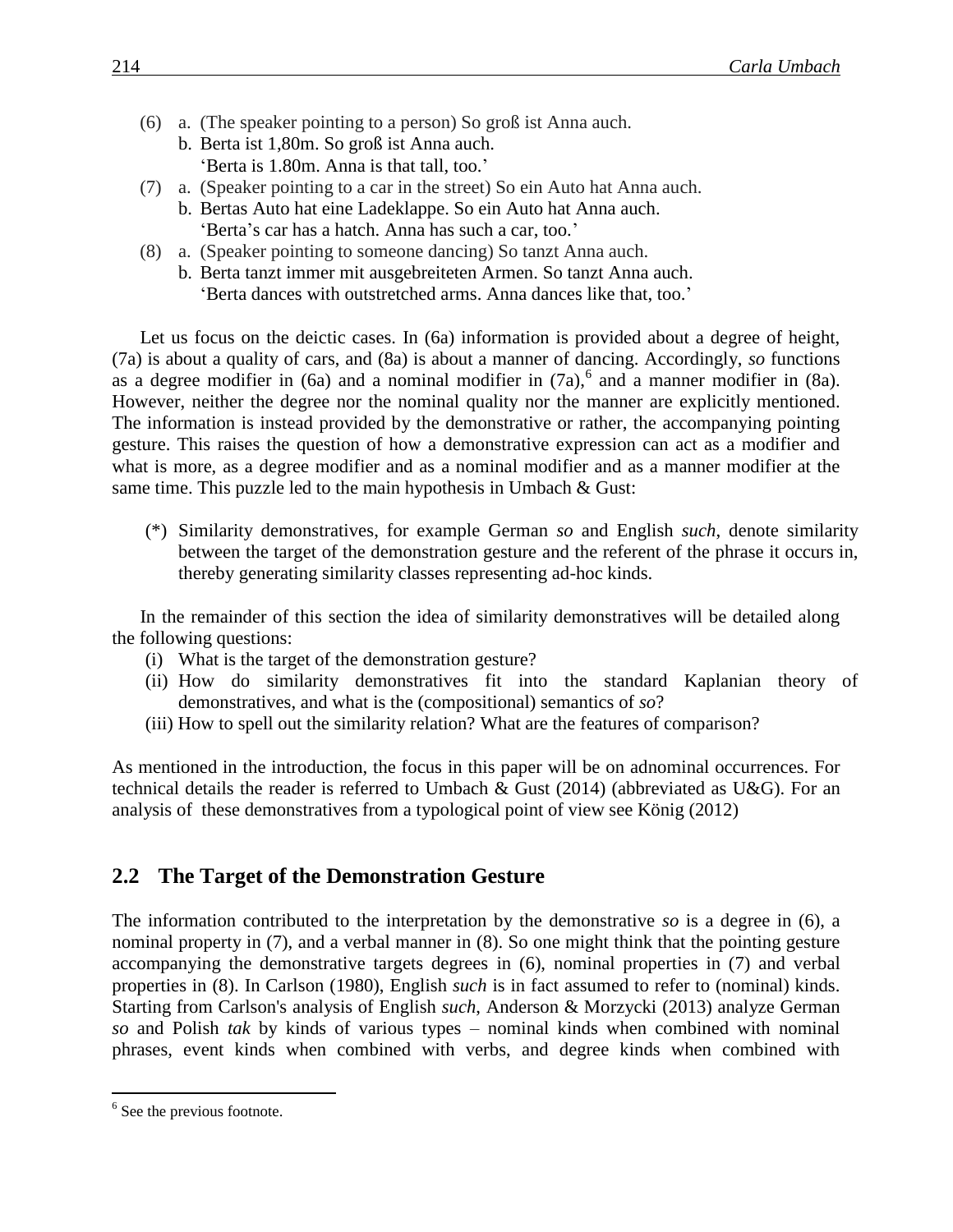adjectives. In contrast to the analyses by Carlson and by Anderson & Morzycki, in U&G it is assumed that the target of the demonstration gesture accompanying the demonstratives is not a degree kind or nominal kind or event kind and instead the object or event pointed at by the speaker.

Evidence against a (directly) kind referring analysis stems from comparing adnominal *so* to kind referring (generic) uses of the demonstrative *dieser* ('this'). It is well-known that generic uses of definite NPs require that the kinds they refer to are "well-established", which is the reason why a generic use is possible for *the bottle* and *the Coke bottle* but not for *the green bottle*, cf. Krifka et al (1995). Now compare (9a) and (10a). *Dieses Auto* ('this car') in (9a) allows for a generic/type reading regardless of the context it occurs in because car subkinds are well-established in any type of context. In contrast, *dieser Tisch* ('this table') in (10a) does not allow for a generic/type reading in the given context of a bar. It does so only in contexts in which table subkinds are well-established, for example, when shopping at Ikea. In the case of *so*, however, there is no restriction to well-established kinds: (9b) and (10b) both mean that Anna will buy a car /a table similar to the one the speaker points to.

| (9) | (Speaker pointing to a car in the street)   |                                              |
|-----|---------------------------------------------|----------------------------------------------|
|     | a. Dieses Auto will Anna kaufen.            | 'Anna wants to buy this car.' (token/type)   |
|     | b. So ein Auto will Anna kaufen.            | 'Anna wants to buy such a car.'              |
|     | (10) (Speaker pointing to a table in a bar) |                                              |
|     | a. Diesen Tisch will Anna kaufen.           | 'Anna wants to buy this table.' (token only) |
|     | b. So einen Tisch will Anna kaufen.         | 'Anna wants to buy such a table.'            |
|     |                                             |                                              |

We take the absence of the well-established kind requirement in the case of the demonstrative *so* as evidence that *so*-phrases do not directly refer to kinds and instead generate similarity classes based on the target of the demonstration gesture. These similarity classes can be seen as ad-hoc kinds. However, in contrast to Carlson (1980) and Anderson & Morzycki (2013), these kinds are not given in advance and instead ad-hoc generated by similarity.

#### **2.3**xx**The Semantics of the Demonstrative** *so*

 $\overline{a}$ 

Similarity demonstratives are directly referential in the sense of Kaplan (1989) since they cannot be shifted across worlds, cf. (22) below and (10) in U&G. On the other hand, the Kaplanian notion of direct reference presupposes identity of the target of the demonstration gesture and the interpretation of the demonstrative expression. The identity presupposition is abandoned in Nunberg's (1993) adaptation of Kaplan's theory in order to capture cases of so-called deferred reference, for example, '*She is usually a man*.' uttered when pointing to a female minister of defense. Following Nunberg, the semantics of demonstratives involves (i) a deictic component picking out the target of demonstration, (ii) an interpretation contributed to the proposition, and (iii) a relation between the target of demonstration and the interpretation which need not be identity.<sup>7</sup> Nunberg claims that the nature of the relation between the target of demonstration and the interpretation is arbitrary, which may be too liberal. Making use of Nunberg's theory, U&G

<sup>&</sup>lt;sup>7</sup> We skip over Nunberg's classificatory component including, e.g., a proximal / distal feature.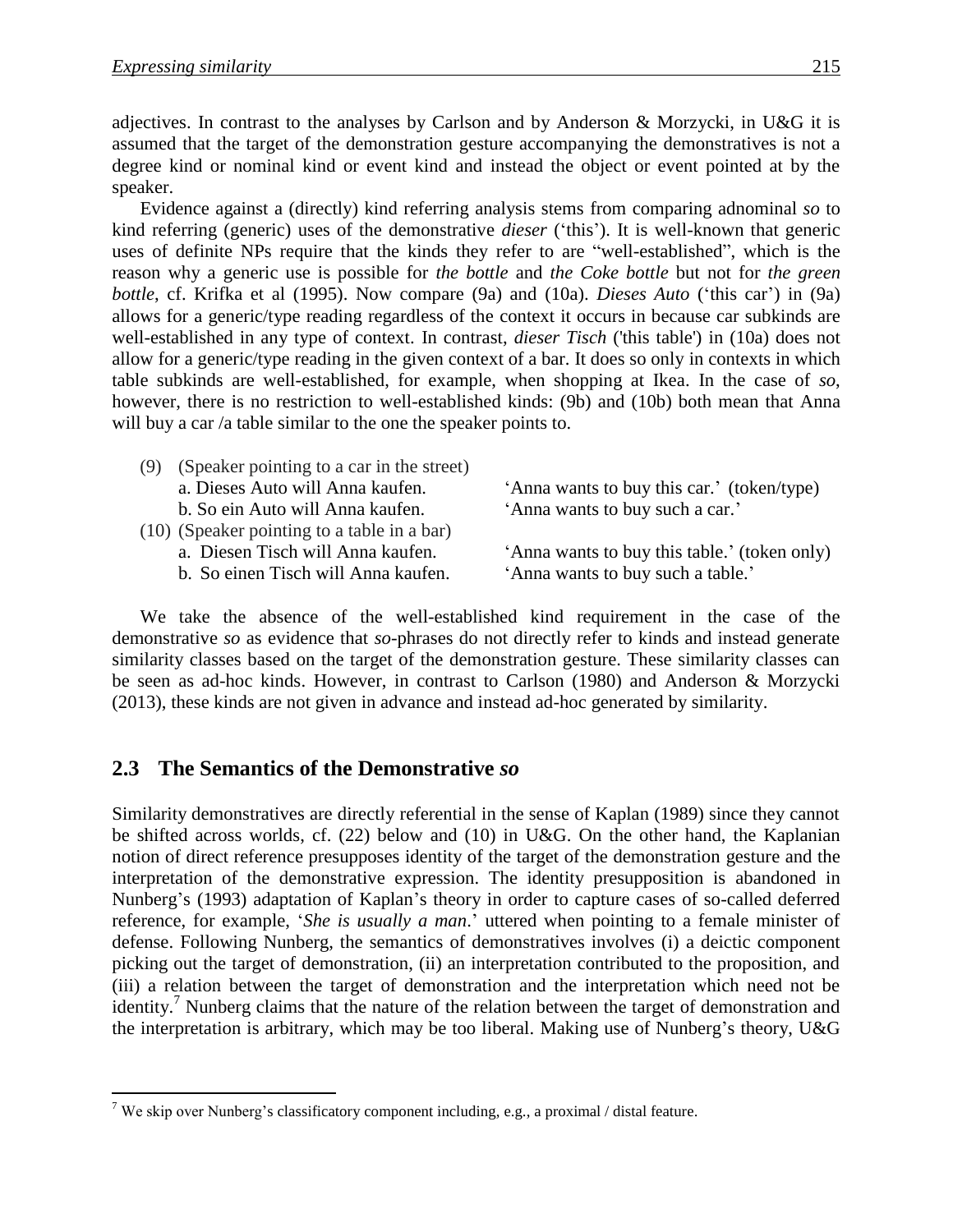assume that in the case of similarity demonstratives the relation between the target of demonstration and the interpretation is similarity.

As pointed out by Nelson Goodman in his famous 'Seven strictures against similarity' (Goodman 1972) the notion of similarity is trivial as long as the relevant respects of similarity are not fixed. For this reason similarity is not simply a binary relation between two items but instead has to be encoded as a three place relation including two individual arguments and a set of features of comparison. Features of comparison (or respects / dimensions of comparison – we will use these terms interchangeably) are properties of properties. For example, in the case of cars features might be *color*, *number of doors*, *type of drive* etc. Features must not be mistaken for (first-order) properties – while *red* is a property, *color* is a feature.

The semantics of the demonstrative *so* is given by a three-place similarity  $SIM(x, x_{\text{target}}, F)$ , where x represents the interpretation/ referent contributed to the proposition,  $x_{\text{target}}$  represents the target of the demonstration gesture and F represents a set of relevant features of comparison. The latter two parameters are free variables. In (12) a compositional semantic interpretation of adnominal *so* is presented. It combines with the determiner taking the pre-determiner position of *so* into account, cf. (11a). In (13) a semantic interpretation of prenominal *solch*, as in (11b), is presented. Please note that the resulting quantifier is the same in both cases  $- (12c)$  and  $(13c)$  are identical, corresponding to the fact that there is no difference in meaning between (11a) and (b). We will therefore call the occurrence of *so* in (11a) ad-nominal even it is in an ad-determiner position.

- (11) (Speaker pointing to a dress in a shop window)
	- a. Anna hat so / solch ein Kleid. 'Anna has such a dress.' b. Anna hat ein solches Kleid.
	- 'Anna has such a dress.'

| $(12)$ a. [[so]]                    | $= \lambda D. \lambda P. D(\lambda x. SIM(x, x_{target}, F) \& P(x))$            |
|-------------------------------------|----------------------------------------------------------------------------------|
| b. $\left[ \text{[so ein]} \right]$ | $= \lambda P$ . $\lambda Q$ . Ex. SIM (x, x <sub>target</sub> , F) & P(x) & Q(x) |
| c. [[so ein Kleid]]                 | $= \lambda Q$ . Ex. SIM (x, x <sub>target</sub> , F) & dress(x) & Q(x)           |
| $(13)$ a. [[solch]]                 | $= \lambda P. \lambda x.$ SIM (x, x <sub>target</sub> , F) & P(x)                |
| b. [[solches Kleid]]                | $= \lambda x$ . SIM (x, x <sub>target</sub> , F) & dress(x)                      |
| c. [[ein solches Kleid]]            | $= \lambda Q$ . Ex. SIM (x, x <sub>target</sub> , F) & dress(x) & Q(x)           |
|                                     |                                                                                  |

Let us finally consider the interpretation of ad-adjectival *so*. Assume that adjectives are associated with measure function (cf. Kennedy 1999). Ad-adjectival *so* is interpreted by similarity such that the measure function associated with the adjective represents the (only) feature of comparison – *so groß* in (14a) is interpreted as 'similar with respect to height'.

(14) (Speaker pointing to a person)

| a. So groß ist Anna. |                                                       |
|----------------------|-------------------------------------------------------|
| $b.$ [[so]]          | $= \lambda f. \lambda x.$ SIM $(x, x_{target}, f)$    |
| c. $[$ [so groß]]    | $= \lambda x$ . SIM (x, x <sub>target</sub> , height) |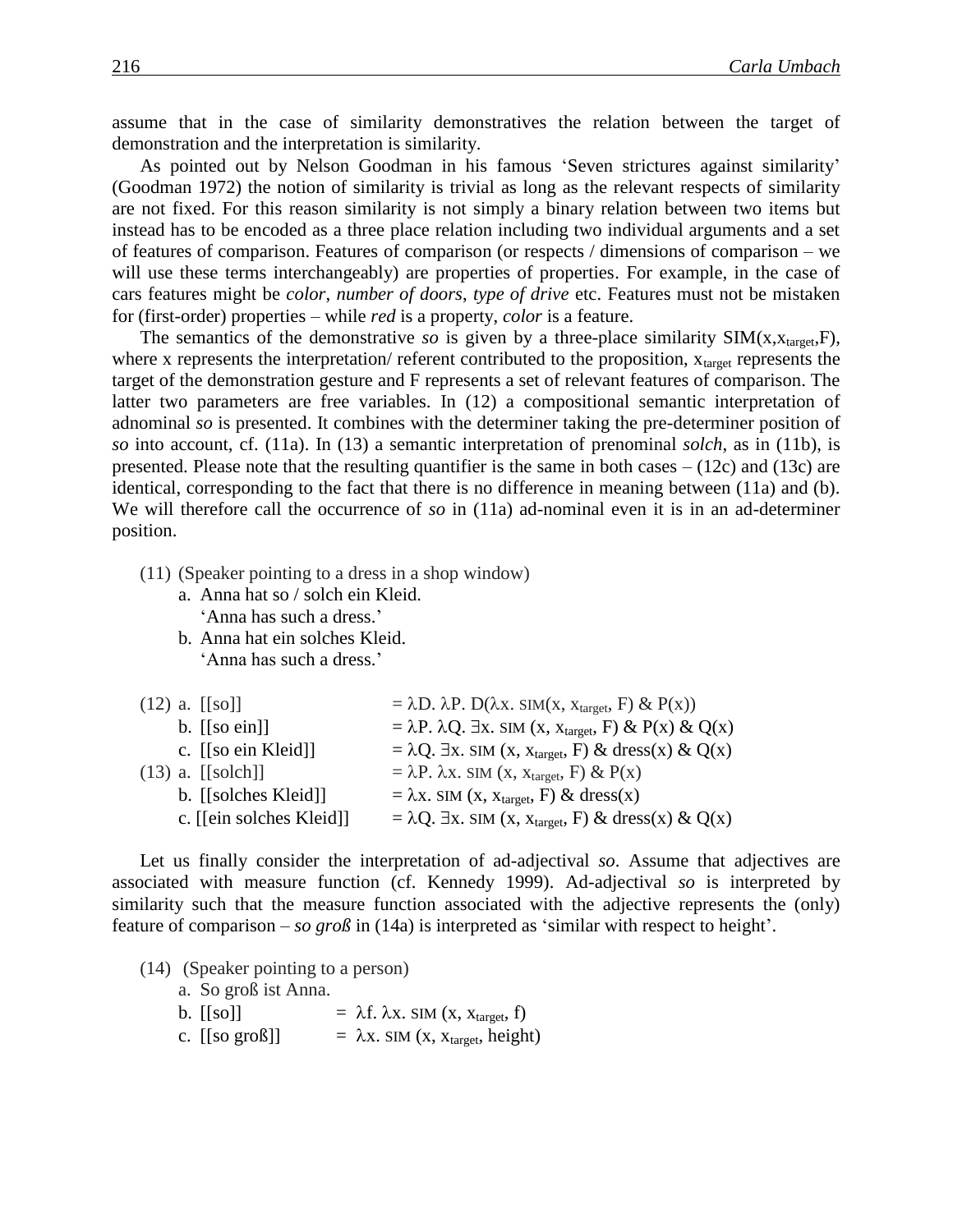#### **2.4** Respects of Similarity

The core question when spelling out the notion of similarity used in  $(12)-(14)$  is the question of how to determine the respects/features/dimensions of similarity. This is easy in the adjectival case since adjectival comparison involves only one dimension (in one actual comparison).<sup>8</sup> Moreover, adjectives wear their dimensions on their sleeves – adjectival dimensions are determined by lexical meaning. In contrast, nouns may relate to more than one dimension in an actual comparison (cf. example (18), (19) in U&G), and it seems to be a matter of context which dimensions are relevant. Still, dimensions are not arbitrary. As shown in (15) there are constraints imposed by the lexical meaning of the noun: A's reply to B in (15a) is unmarked because having a natural gas engine as well as having a hatch are essential properties of cars. The reply in (15b) is also unmarked because being dented is a typical appearance of cars. The reply in (15c), however, is marked – having a CD-player seems not essential for cars.

(15) A: (pointing to a car in the street)

So ein Auto ist Annas Auto auch.

'Anna's car is one like this, too.'

B: In welcher Hinsicht? 'In which respect?'

 $\overline{a}$ 

- a. A': Anna's Auto hat auch einen Gasantrieb und eine Ladeklappe.
	- 'Anna's car also has a natural gas engine and a hatch.'
- b. A': Anna's Auto ist auch vollkommen verbeult. 'Anna's car is also heavily dented.'
- c. A': ???Anna's Auto hat auch einen CD-Spieler. 'Anna's car also has a CD player.'

Strong contextual support may turn entertainment devices into relevant features of comparison such that (15c) is no longer marked (cf. example (22) in U&G). Still, the effect in (15) is evidence that not all features are equally suited in determining similarity. Analogous effects are discussed in Carlson (1980) considering infelicitous uses of *such* as, e.g., in *people in the next room* … ?? *Such people* …, where the attribute *in the next room* is said to be unfit for selecting a subkind. In a recent paper in (2010) Carlson gets back to the issue of how to distinguish kind-selecting attributes exploiting the relation between generic sentences, kinds, and (psychological) concepts. In particular, he refers to Greenberg (2003) and to Prasada & Dillingham (2006).

Greenberg (2003) argues that indefinite singular generics, but not bare plurals, require principled connections – phrased as "in virtue of" generalizations – between the kind and the predicated property. Ad-hoc categories lead to unacceptable indefinite singular generics if there

<sup>8</sup>We consider here only adjectives like *tall* and *heavy*. Sassoon (2011) argues that adjectives may have more than one dimension, for example, *healthy with respect to blood pressure, cholesterol, sugar* etc. She does not claim, however, that there may be more than one dimension involved in an actual comparison. On the contrary, she argues that adjectival dimensions are integrated by logical operations while nominal dimensions are integrated through similarity. Integrating adjectival dimensions by, e.g., conjunction, amounts to considering them one-by-one, yielding a list of (simple) comparisons: Berlin is larger than Hamburg with respect to the number of inhabitants but not with respect to the area. From this point of view, her distinction between adjectives and nouns is close to the one proposed in this paper.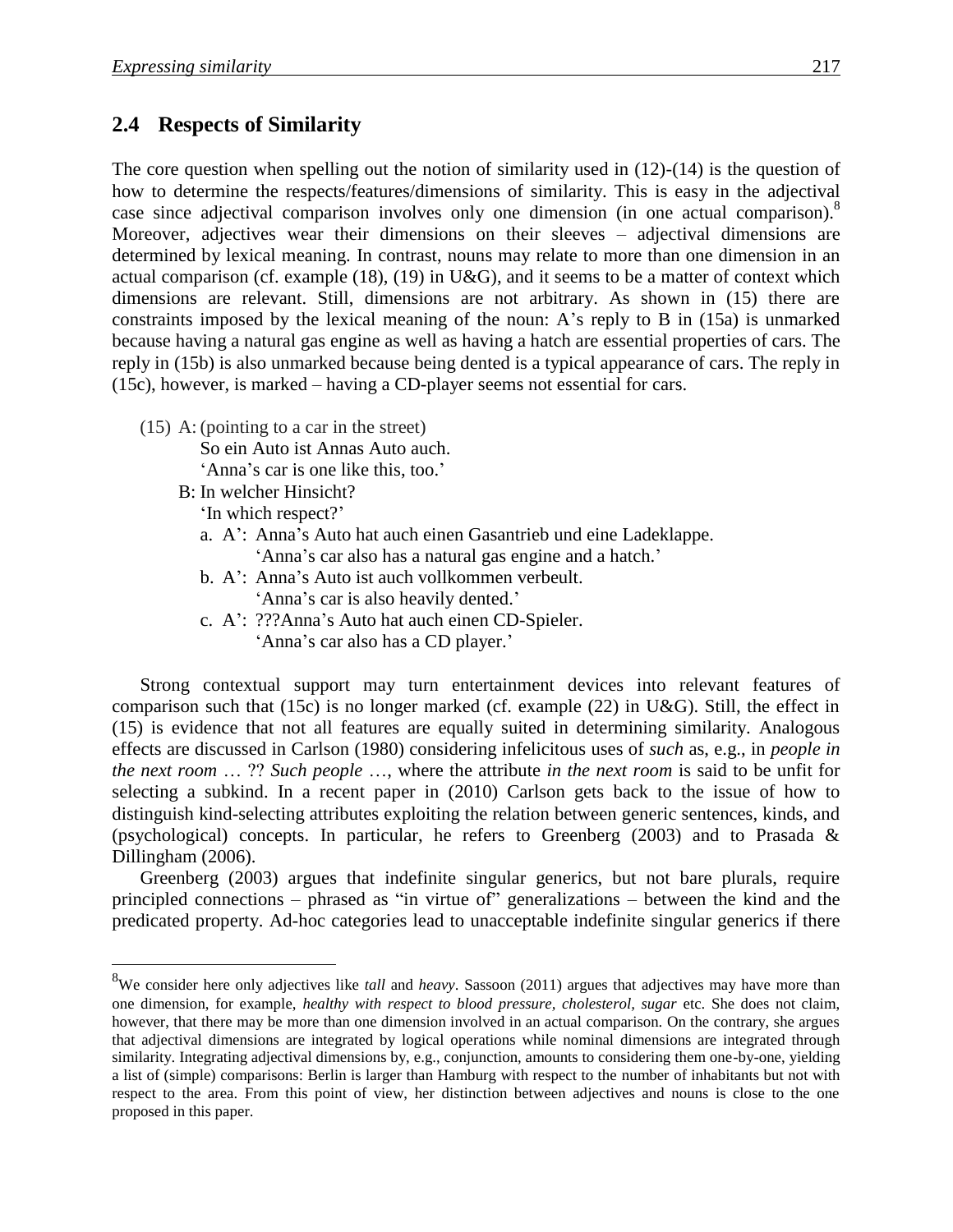is no principled connection. For example, (16a) does not allow for a generic reading because there is no principled connection between being a carpenter in Amherst and giving all one's sons names ending with 'a' or 'g'. In contrast, with a principled connection (the sitting causes the flatness of the banana) the indefinite singular generic is acceptable, cf. (17a), (even though it is low frequency).

- (16) a. A carpenter in Amherst gives all his sons names ending with 'a' or 'g'.
	- b. Carpenters in Amherst give all their sons names ending with 'a' or 'g'.

(Greenberg 2003, p.33)

- (17) a. A banana that has been sat on by a rhinoceros is flat.
	- b. Bananas that have been sat on by a rhinoceros are flat.

(Carlson 2010, 17/18)

Prasada & Dillingham (2006) present an experimental study showing that humans represent principled connections between concepts and some, but not all, of the concept's properties. They distinguish *k-properties* – properties ascribed to entities because they are the kind of things they are – from *t-properties*, which are factual and statistical properties. Consider the generic statements in (18a)/(19a). Both allow for a paraphrase including *in general*, cf. the (b) versions. But only (18a) allows for the *in virtue of the kind it is* paraphrase, as in (c). Being four-legged is a property of dogs because they are what they are, even if there are some three-legged dogs. But although most barns are red (in the US), being red is not a property of barns because they are barns, which is the reason why (19c) is not acceptable, (cf. 1, 2 in Prasada & Dillingham 2006).

- (18) a. Dogs are four-legged.
	- b. Dogs, in general, are four-legged.
	- c. Dogs, by virtue of being the kinds of things they are, are four-legged.
- (19) a. Barns are red.
	- b. Barns, in general, are red.
	- c. #Barns, by virtue of being the kinds of things they are, are red.

Prasada & Dillingham's findings provide a perfect explanation for the effect observed in (15): Having a natural gas engine is a k-property of cars while having a CD player is not – a car has a an engine in virtue of being a car but it doesn't have a CD player in virtue of being a car. We cannot straightforwardly adopt Prasad & Dillingham's notion of k-properties because we need dimensions instead of properties. But the *in virtue of the kind it is* paraphrase can easily be adopted to dimensions: A car has some engine by virtue of being a car but it doesn't have a some entertainment device by virtue of being a car. Dimensions selecting k-properties are called *criterial dimensions* in U&G.

The restriction to criterial dimensions in interpreting adnominal *so*-phrases entails that their denotation is not just an arbitrary subset of the noun denotation. The denotation of *so*-phrases is characterized by means of k-properties and can thus be considered as a subkind. But since it is ad-hoc generated by similarity to the target of the demonstration it need not be a previously established kind in a well-established taxonomy. So the analysis in U&G finally agrees with Carlson (1980) that adnominal *so*-phrases denote kinds. But the similarity interpretation of *so* reveals how these kinds come into existence.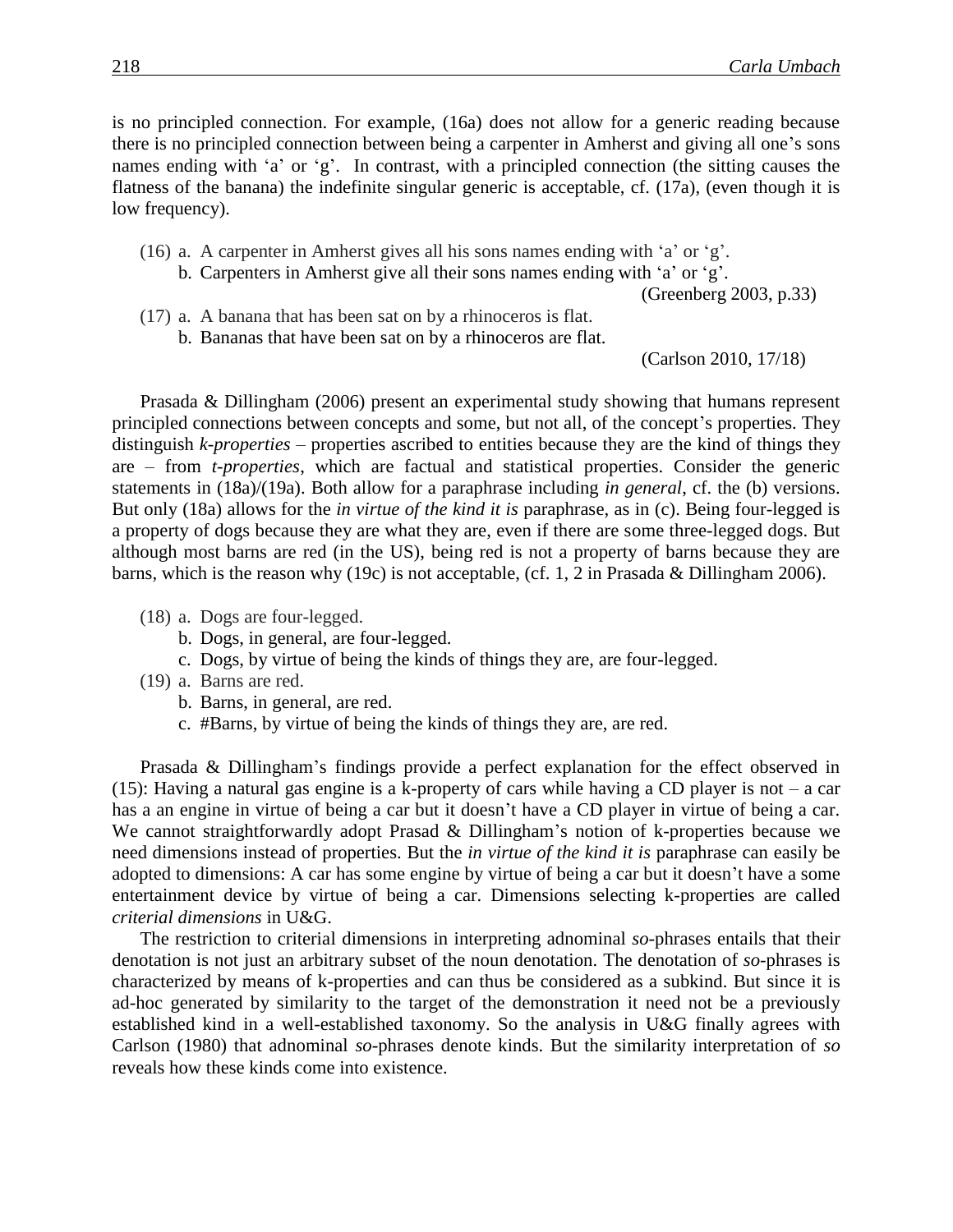#### **2.5** Multi-Dimensional Attribute Spaces and Generalized Measure Functions

For the interpretation of *so/solch* in (12), (13) to gain substance a notion of similarity is required which is not a semantic primitive. U&G propose to take advantage of the findings on similarity in Artificial Intelligence, implementing similarity with the help of multi-dimensional attribute spaces. These spaces are close to Gärdenfors' (2000) conceptual spaces, but they provide a qualitative similarity measure instead of a geometrical one. Spelling out the notion of similarity in multi-dimensional attribute spaces raises two questions: (i) What are the features of comparison providing the dimensions of the space? and (ii) How to integrate multi-dimensional attribute spaces into standard semantics? Below, the account in U&G is outlined (for details the reader is referred to the original paper).

Ad (i), in the adjectival case there is a single feature of comparison determined by the meaning of the adjective, for example *height* in (14). In the nominal case there may be several features of comparison constrained by the meaning of the noun as shown in the previous section. Ad (ii), combination of multi-dimensional attribute spaces with standard semantics will be achieved by *generalized measure functions*, generalizing the notion of adjectival measure functions suggested in Kennedy (1999): While adjectival measure functions are one-dimensional and relate to ratio scales (at least for adjectives like *tall*), in the case of nominals more than one dimension must be taken into account simultaneously and dimensions relate to scales of various types – ratio, ordinal, or even nominal. Thus, while adjectival measure functions map individuals to degrees in a single dimension, generalized measure functions map individuals point-wise into multi-dimensional attribute spaces. In (20a) the standard measure function HEIGHT associated with the adjective *tall* is shown. It maps individuals to real numbers. In (20b) a multidimensional generalized measure function associated with the noun *car* is shown. Assuming that the criterial dimensions include DRIVE TYPE and HORSE POWER, with a nominal scale for DRIVE TYPE (diesel, natural gas, electric,…) and a metrical scale for HORSE POWER, the generalized measure function in (20b) maps individuals point-wise to values in the respective dimensions.

(20) a.  $\mu_{\text{HEIGHT}}$ :  $U \rightarrow \Re$ b.  $\mu_{\text{CAR}}$ :  $U \rightarrow \text{CDRIVE-TYPE}, \text{HP} \dots$ where  $\mu_{\text{CAR}}(x) = \langle \mu_{\text{DRIVE-TYPE}} (x), \mu_{\text{HP}} (x), \ldots \rangle$ and  $\mu_{DRIVE-TYPE} (x) \in \{ \text{diesel, natural gas} \dots \}, \mu_{HP} \in \mathcal{R} \dots$ 

Multi-dimensional attribute spaces facilitate defining similarity as indistinguishability. <sup>9</sup> Roughly, two individuals are similar if and only if they are indistinguishable with respect to a given set of dimensions. This notion of similarity is close in spirit to Nunberg's idea of

<sup>&</sup>lt;sup>9</sup> To be precise, multi-dimensional attribute spaces are given by a set *F* of dimensions associated with classification functions. Classification functions mirror relevant natural language predicates on individuals yielding corresponding truth values. The role of classification functions is two-fold. First, while generalized measure functions take individuals to points in attribute spaces, classification functions link these points back to regular predicates, thereby warranting the integration of attribute spaces into truth-conditional semantics. Secondly, they determine the level of granularity: Similarity is defined such that two individuals are similar with respect to a set of relevant features iff the classification functions yield the same result when applied to corresponding points in the attribute space, cf. (\*) where C(F) is the set of classification functions associated with the dimensions in F. This relation corresponds to the notion of indistinguishability in rough set theory (Pawlak 1998), which is an equivalence relation:

<sup>(\*)</sup>  $\sin(x, y, F)$  iff  $\forall p^* \in C(F)$ :  $p^*(\mu_F(x)) = p^*(\mu_F(y))$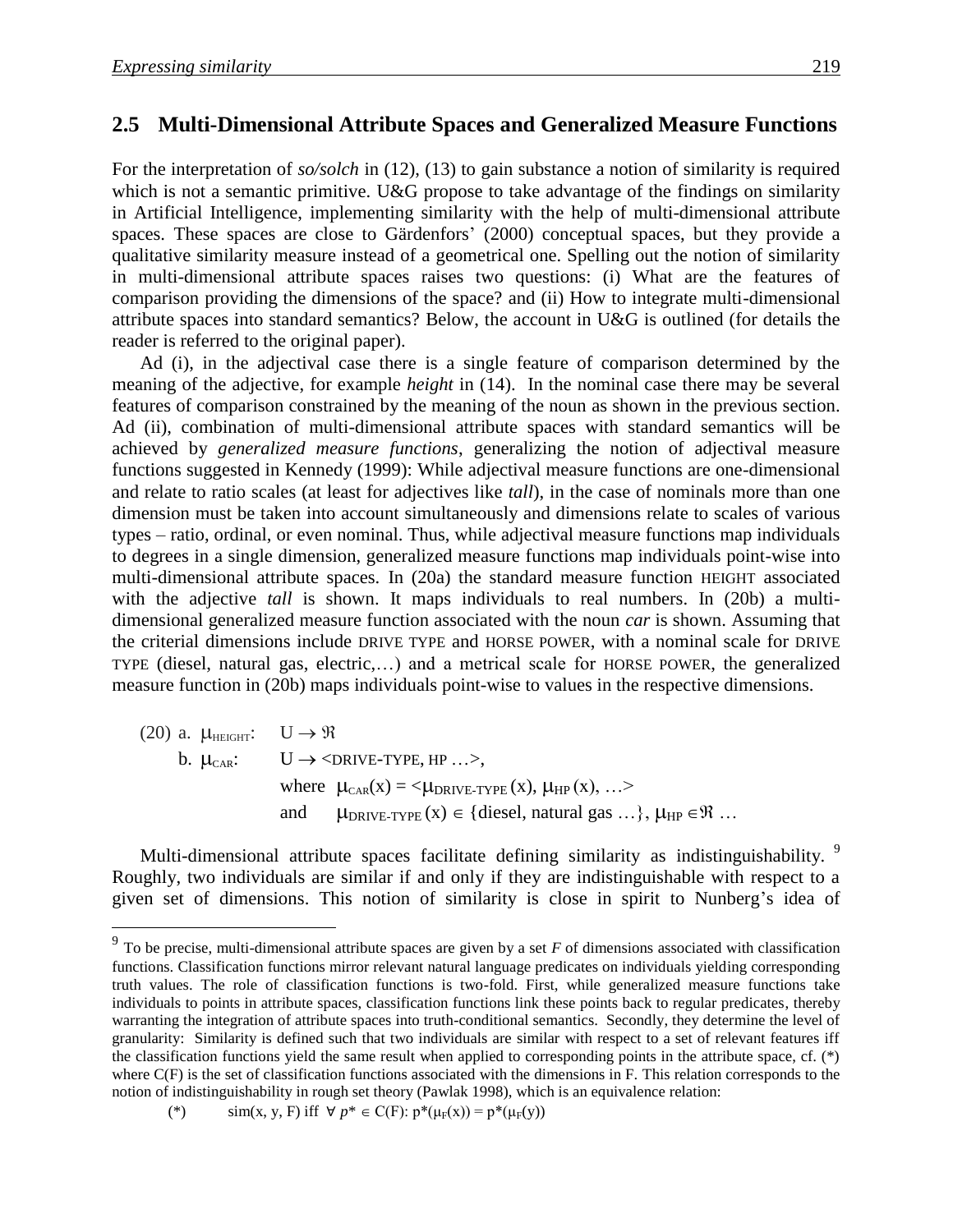coarsening the granularity of the domain (cf. Nunberg 2004). He argues that uttering a sentence like '*She is usually a man*.' while pointing to a female minister of defense is felicitous only if the pronoun does not pick out exactly the individual the speaker points to, but instead picks out a range of things associated with the individual including the minister of defense position. In the similarity account coarsening of the domain is achieved by generating similarity classes. This requires similarity to be an equivalence relation – reflexive, symmetric and transitive – which was challenged in Tversky (1977). When comparing the demonstrative *so* to the adjective *ähnlich* ('similar') it will turn out that reflexivity has to be discarded in the interpretation of *ähnlich* but not in the interpretation of *so*.

### **3**xx**Comparing** *so* **and** *ähnlich*

As laid out in the introduction, the core question in this paper is the question of how the notion of similarity expressed by demonstratives compares to that expressed by adjectives – what is the semantic difference between, e.g., the German demonstrative *so* and the German adjective *ähnlich* ('similar')? Although the two expressions appear equivalent at first sight, there are a number of contexts in which they cannot be exchanged without affecting the meaning and/or acceptability of the phrase they occur in. The demonstrative *so* and the adjective *ähnlich* will be compared in this section with respect to (i) lexical category, (ii) compatibility with definite articles, (iii) licensing/blocking of additive particles, (iv) dimensions of comparison in secondary description contexts. The observed effects will be explained by differences concerning constraints on the similarity relation and the instantiation of parameters.

#### **3.1 Lexical Category**

 $\overline{a}$ 

Although occurring in a broad range of uses, the expression *so* is first of all a demonstrative expression combining with nominal, verbal and adjectival expressions, cf. the examples in (6)- (8). In the literature *so* is often called a demonstrative pronoun or demonstrative adverb, which is both misleading since *so* cannot substitute for a noun phrase and is not always an adverb (the difficulties in assigning a grammatical category to the demonstrative *so* are well-known, see Ehlich 1986). Like other demonstratives, *so* has a deictic and an anaphoric use. The deictic use is accompanied by a demonstration gesture targeting the comparison base and the referent of the *so-*phrase is similar to the target of the demonstration.

In contrast, *ähnlich* is a relational adjective and the comparison base fills the second argument slot. The comparison base may be given by a dative NP or a PP, cf. (21a/b), or by reciprocal construction, as in (21c). Finally, the comparison base of *ähnlich* may also be given anaphorically, cf.  $(21d)$ .<sup>10</sup> It has to be noted, however, that even if the comparison base is ana-

 $10$ As with other anaphoric expressions the antecedent may be given in the utterance situation instead of the preceding text. This usage is often considered as deictic since it usually involves a pointing gesture. It has to be noted, however, that while the pointing gesture accompanying the demonstrative *so* has to be temporally aligned with the utterance of *so* this is not the case with *ähnlich,* which is evidence that there is no genuinely deictic use even if the antecedent of the second argument is given in the utterance situation.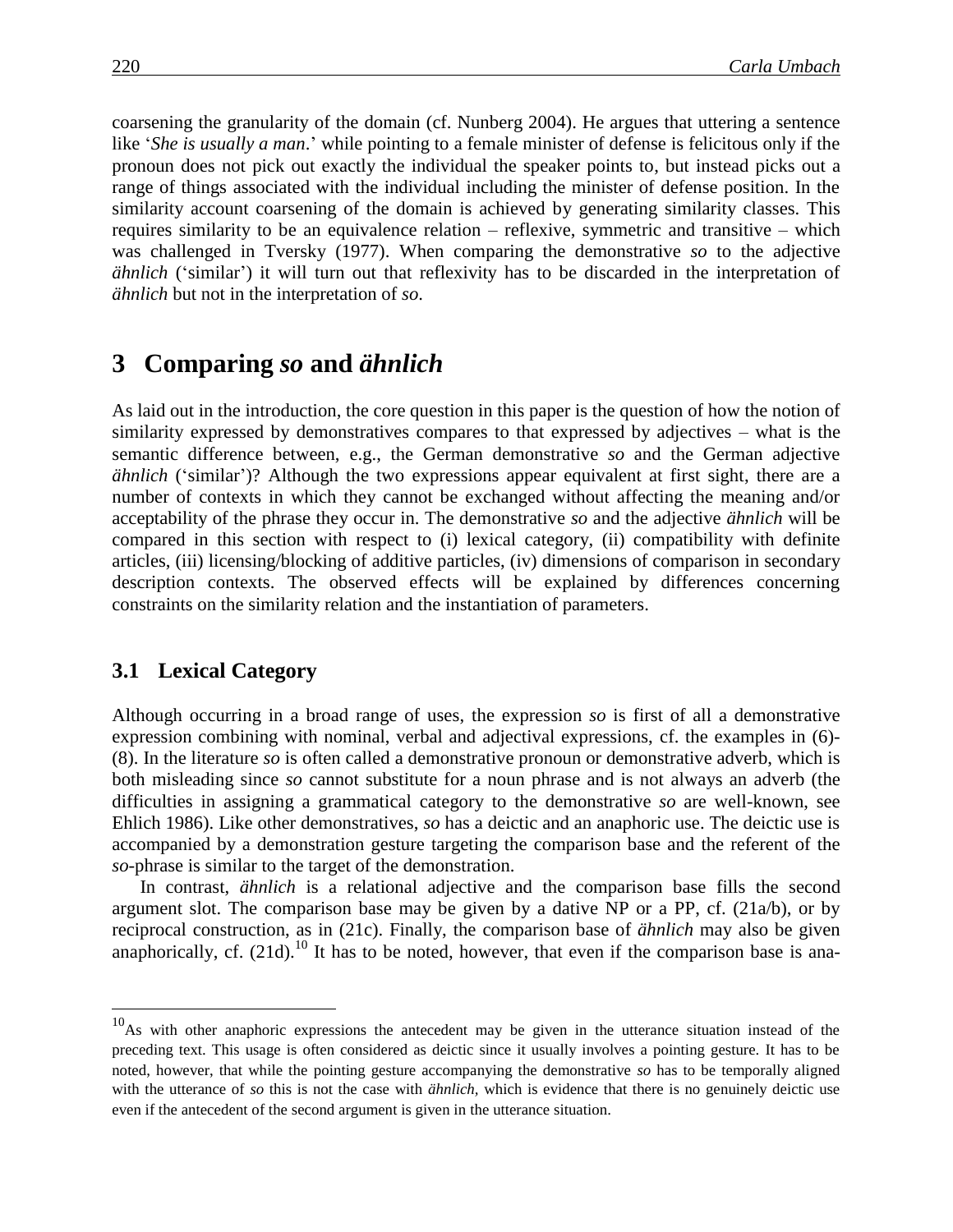phoric the noun phrase itself need not be anaphoric. Anaphoricity of the noun phrase requires previous mentioning, as in (21e).

- (21) a. Anna trägt ein dem von Berta ähnliches Kleid.
	- b. Anna trägt ein ähnliches Kleid wie Berta. 'Anna is wearing a dress similar to Berta's dress.'
	- c. Anna und Berta tragen (sich) ähnliche Kleider. 'Anna and Berta are wearing similar dresses.'
	- d. Berta trägt ein indisches Hippie Kleid. Anna trägt ein ähnliches Kleid. 'Berta is wearing an Indian hippie dress. Anna is wearing a similar dress.'
	- e. Berta fährt ein ähnliches Auto wie Otto. Anna fährt auch ein ähnliches Auto wie Otto. 'Berta drives a similar car as Otto. Anna drives a similar car as Otto, too.'

The fact that *so* is a demonstrative whereas *ähnlich* is a (relational) adjective is reflected by their behavior in counterfactual sentences. As is the case for demonstratives in general, the interpretation of *so* cannot be shifted across worlds. In (22a) the conditional shifts the world of evaluation to one where Anna's Cabrio has tail fins. This results in a highly marked sentence – using *so* you can pick up Anna's car in the actual world but not the one in a counterfactual world. In contrast, the interpretation of *ähnlich* can be shifted. In (22b) the sentence is unmarked – using *ähnlich* you can pick up Anna's car in a counterfactual world. This is evidence that *so* is directly referential in the Kaplanian sense while *ähnlich* is not directly referential and instead behaves like regular adjectives. $11$ 

- (22) a. ??? Wenn Annas Cabrio Heckflossen hätte, dann wäre das Auto von Bruno auch so eins.
	- b. Wenn Annas Cabrio Heckflossen hätte, dann wäre das Auto von Bruno dem ähnlich. 'If Anna's cabrio had rear fins, then Bruno's car would be like that, too. / be similar.'

Finally, there is another important difference between the demonstrative *so* and the adjective *ähnlich.* Like other adjectives *ähnlich* can be used in comparative form, which is impossible for *so*, cf. (23a, b). Without going into details, the fact that *so* resists a comparative form supports the interpretation of similarity as indistinguishability in the case of *so*, cf. section 2.5 – an object cannot be more or less indistinguishable from another one.

- (23) (Bertas Kleid ist dem von Marilyn Monroe in 'Some like it hot' wenig ähnlich.)
	- a. Anna hat ein ähnlicheres Kleid.
		- 'Anna has a more similar dress.'
	- b. \* Anna hat ein Kleid, das mehr so ist. lit.: 'Anna has a dress that is more such.'

### **3.2**xx**Definiteness**

 $\overline{a}$ 

At first sight, the demonstrative *so* and the adjective *ähnlich* both resist combination with definite determiners. (24a) is ungrammatical, and the (b) version, with pre-nominal *solch* instead

<sup>&</sup>lt;sup>11</sup> Adding a *wie*-phrase in  $(22a)$  – *so eins wie das von Anna* – improves acceptability. But then the expression *so* is no longer used as a demonstrative and instead as a correlate.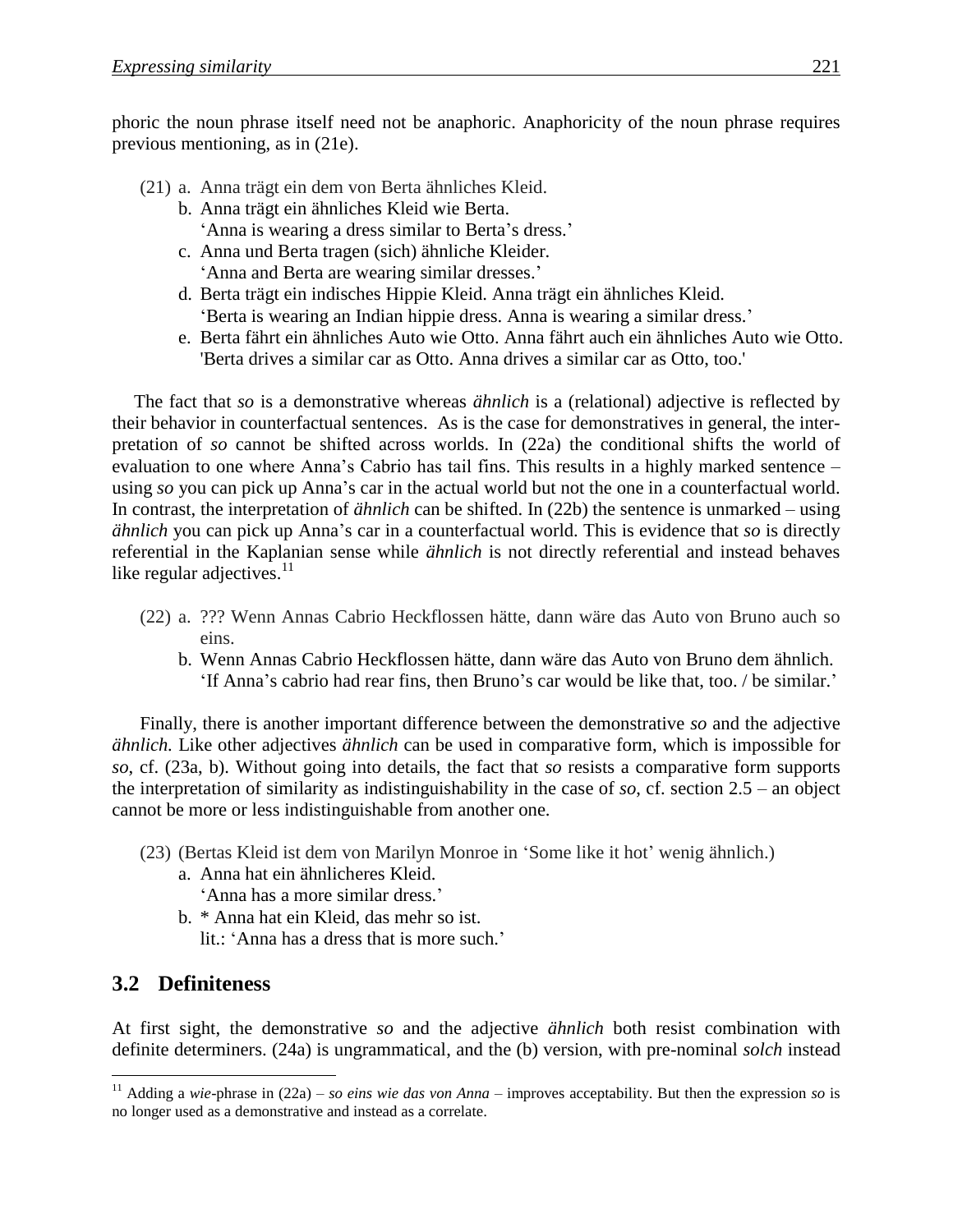of pre-determiner *so*, is also ungrammatical, which is evidence that incompatibility with the definite determiner does not hinge on the pre-determiner position.

- (24) (Speaker pointing to a dress in a shop window)
	- a. \*Anna hat so das Kleid.
	- b. \*Anna hat das solche Kleid.
		- 'Anna is wearing such the dress

The ban on *so/solch* combined with definite determiners can be explained by a conflict between uniqueness and similarity. The definite NP *so das Auto* would have to denote "the unique individual x which is a car and is similar (with respect to relevant dimensions) to the car pointed to".

We assumed in section 2.5 that the SIM relation interpreting *so* is an equivalence relation, that is, symmetric, transitive and, in particular, reflexive: every x is similar to itself. Given that similarity in the case of *so* means indistinguishability (with respect to relevant features), reflexivity seems reasonable – every individual is of course indistiguishable from itself. On the other hand, in order to guarantee uniqueness the similarity relation would have to be a function, that is, for every individual x there is a unique individual y standing in SIM relation to x. Since SIM is reflexive this individual has to be x itself. Thus the uniqueness requirement imposed by the definite determiner can only be satisfied if the similarity relation is interpreted as the identity function.

But this is not what we want. From the point of view of scalar strength identity is stronger (satisfying more requirements) than similarity. Following the Gricean maxims there is an implicature excluding the stronger interpretation when the weaker one is expressed – if you want to express identity you should not use the term for similarity. The scalar implicature associated with the use of the demonstrative *so* guarantees non-uniqueness – there is more than one individual y standing in similarity relation to x – thereby preventing similarity from boiling down to identity. The unacceptability of (24) can now be explained as resulting from a conflict between the implicature of non-uniqueness and the uniqueness condition imposed by definiteness.

Combination of a definite determiner with *ähnlich*, as in (25a), appears at first sight as bad as combination with *so*. Consider, however, (25b) where the comparison base is explicitly mentioned. Although the sentence is still marked, it is no longer ungrammatical. In a scenario where dresses come in pairs – for every dress there is exactly one other similar dress  $-$  (25b) makes perfect sense. This is evidence that there is no semantic conflict between the uniqueness requirement of definiteness and similarity as expressed by *ähnlich*. Uniqueness seems hard to accommodate but once we fix a suitable scenario, the sentence is acceptable. (It remains to be explained why the (b) version is much better than the (a) version. One could argue that mentioning the comparison base facilitates accommodation, but there may also be some other factor involved. We have to leave this problem open.)

- (25) (Berta hat ein indisches Hippie Kleid.)
	- a. (?) Anna hat das ähnliche Kleid.
	- b. Anna hat das dem Hippie Kleid von Berta ähnliche Kleid.

'Berta has an Indian hippie dress. Anna has the similar dress / the dress similar to Berta's.'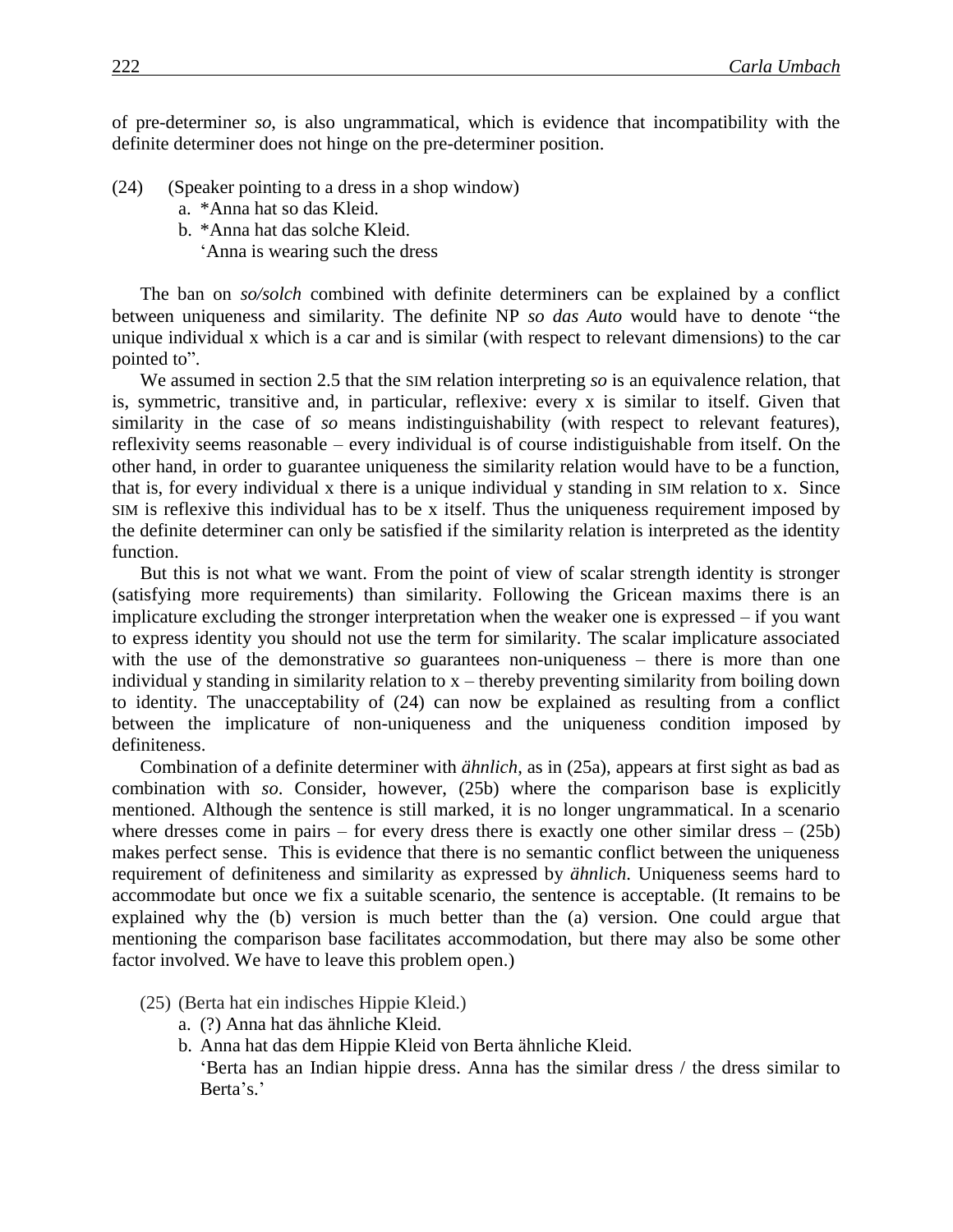$\overline{a}$ 

It was argued in the case of *so* that there is a scalar implicature ruling out the identity interpretation of similarity and thereby blocking the uniqueness requirement of definiteness. In the case of *ähnlich* we saw that the uniqueness requirement of definiteness can be satisfied provided that the context supports uniqueness. So why is that impossible in the case of *so*?

Consider the sentences in (26) (= (3) in the introduction) where uniqueness is explicitly postulated by adding the adjective *einzig* ('unique'). Now, with *so* as well as *ähnlich* definiteness is unmarked. But there is a crucial difference between (26a) and (b): The (a) version entails that there is exactly one dress at issue, that is, the dress in the shop window must be Anna's dress (leading the hearer to infer, e.g., that Anna gave her dress on a sale-or-return basis to the second hand shop).<sup>12</sup> In contrast, the (b) version entails that there are two dresses at issue, Berta's dress and Anna's dress. Even though uniqueness is explicitly postulated the context has to be such that there are two dresses around, which appears paradoxical at first sight.

- (26) a. (Speaker pointing to a dress in a second hand shop window) Anna besitzt das einzige solche Kleid. 'Anna has the only such dress.'
	- b. (Berta hat ein indisches Hippie Kleid.) Anna besitzt das einzige dem von Berta ähnliche Kleid. 'Berta has an Indian hippie dress. Anna has the only dress similar to Berta's.'

The apparent paradox in the case of *ähnlich* disappears when taking the domain the uniqueness requirement pertains to into account. Assuming that the domain does not include Berta's dress – the set of things that are similar in the sense of *ähnlich* to Berta's dress does not include Berta's dress itself – uniqueness is easily satisfied. Such a domain results from assuming that the similarity relation denoted by *ähnlich* is not reflexive – *ähnlich* carries an in-built distinctiveness condition. So while the similarity relation denoted by *so* is reflexive the one denoted by *ähnlich* is irreflexive. This entails that in the case of *so* the domain uniqueness pertains to includes the comparison base, but in the case of *ähnlich* it does not. In the case of *so* there is an implicature blocking the uniqueness requirement of definiteness by ruling out the identity interpretation of similarity, which is cancelled in (26a). But in the case of *ähnlich* nonidentity is a semantic constraint and is part of the assertion.

Here is one final observation concerning definiteness: A brief corpus search yields a number of definites combined with *ähnlich*. Interestingly, many of these are possessive NPs with a reciprocal interpretation, like (27). The possessive construction licenses definiteness (cf. Barker 2000), and the plural construction allows the elements of the plural group to mutually function as the comparison base – the designations of the Council of Europe, the European Council, and the Council of the European Union are similar to each other. While a reciprocal construction is unmarked with the adjective *ähnlich* it is definitely excluded with the demonstrative *so* – *solche Bezeichnungen* 'such designators' can never be designators similar to each other. This observation points to another difference between similarity demonstratives and similarity adjectives which has to be left for future research: While the former require a deictic or anaphoric comparison base, the latter license elements in a group to provide a comparison base for each other.

<sup>12</sup> In (26a) *solch* is used instead of *so* in order to be combined with the adjective *einzig* ('unique').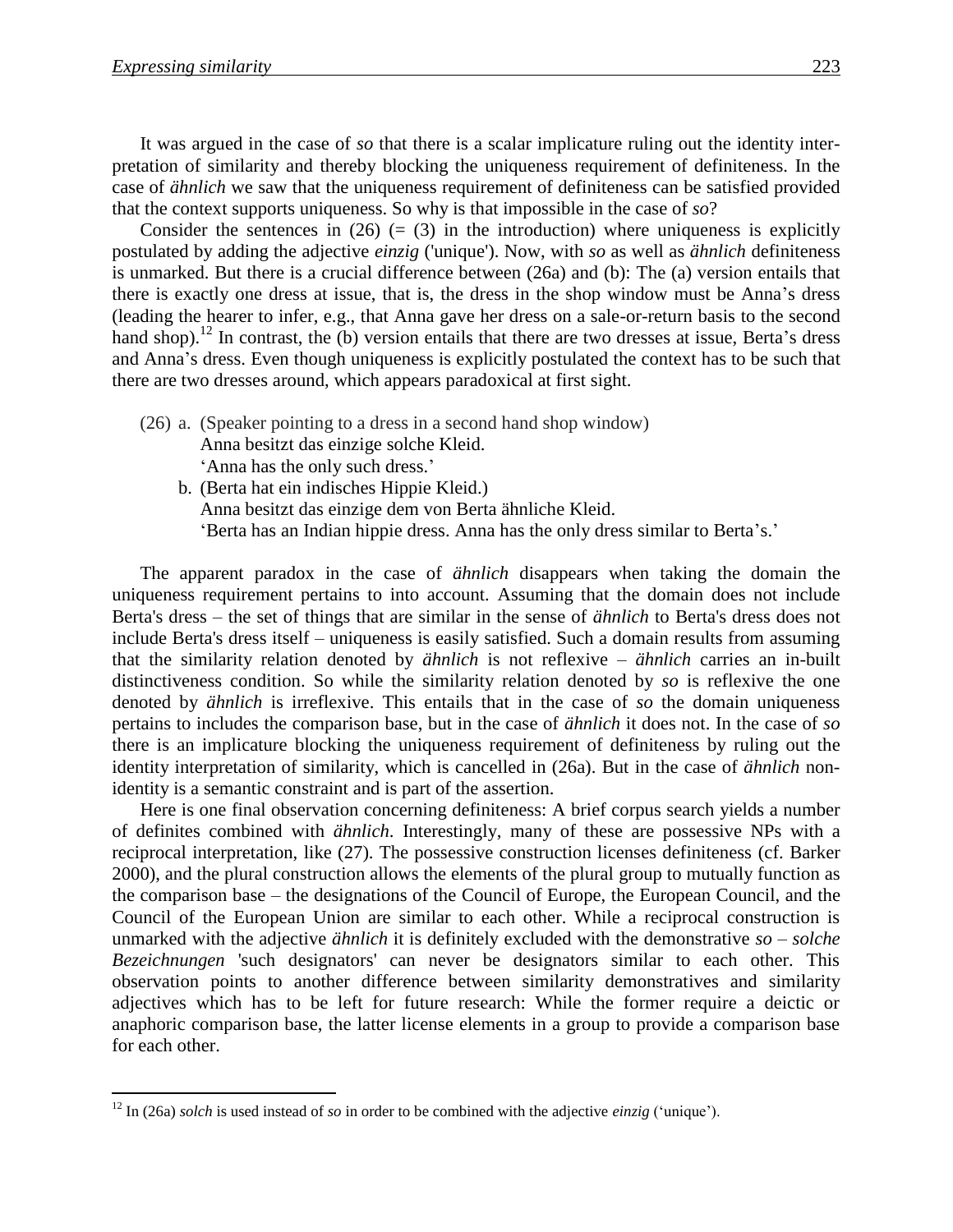(27) Die ähnlichen Bezeichnungen von Europarat, Europäischem Rat und Rat der Europäischen Union führen häufig zur Verwechslung. 'The similar designations of the Council of Europe, the European Council, and the Council of the European Union frequently lead to confusion.'

#### **3.3** Additivity

In this section the demonstrative *so* and the adjective *ähnlich* are compared with respect to their behavior in additive contexts, that is, contexts which (normally) require additive particles. Following Beaver & Clark (2008), additive particles are licensed when the current question under discussion (*qud*) has been answered partially. The current sentence answers the remaining part of the *qud* such that the previous answer constitutes an alternative. We will consider two types of additive contexts, contrastive topic constructions with the additive particle *auch* ('also', 'too') and plain NP coordination with the additive particle *noch* ('still', 'another').

#### 3.3.1 Contrastive Topics

Contrastive topic constructions are such that the *qud* is answered stepwise addressing the elements of the question topic one by one, as in (28). The elements of the question topic addressed in the answer usually carry a raising accent and are called *contrastive topics*. If the answers for subsequent contrastive topics are the same, additive particles are required – saying the same thing about Anna that has been said about Otto would be bad without the additive particle, cmp. (b) and (c). In contrastive topic constructions the additive particle must be stressed, which has been the subject of a broad discussion starting with Krifka (1999). We will follow Umbach (2012) in assuming that stress on additive particles does not represent a focus on its own and is instead due to deaccenting requirements imposed on associated elements.

(28) (Which cars do Otto and Anna own?)

Otto fährt einen Mercedes. 'Otto drives a Mercedes.'

- a. Anna fährt einen Porsche.
- b. # Anna fährt einen Mercedes.
- c. Anna fährt AUCH einen Mercedes.
	- 'Anna drives a Porsche / a Mercedes / a Mercedes, too.'

Now consider (29). The first part of the question under discussion has already been answered – Otto has a Mercedes. In the phrase *so ein Auto* ('such a car') in (29a,b) the demonstrative is used anaphorically taking Otto's Mercedes as its antecedent. Depending on the relevant features of comparison the referent of the phrase may be another Mercedes or a comparably prestigious car etc. Saying about Anna that she drives *so ein Auto* requires an additive particle – (a) is bad while (b) is fully unmarked. Substituting *ähnlich* for *so* (while shifting it to the pre-nominal position to preserve grammaticality) yields the reverse finding. The sentence is good without an additive particle and is marked when the particle is added, cf. (c, d). This is surprising: presuming that *so ein Auto* as well as *ein ähnliches Auto* ('such a car / a similar car') denote a car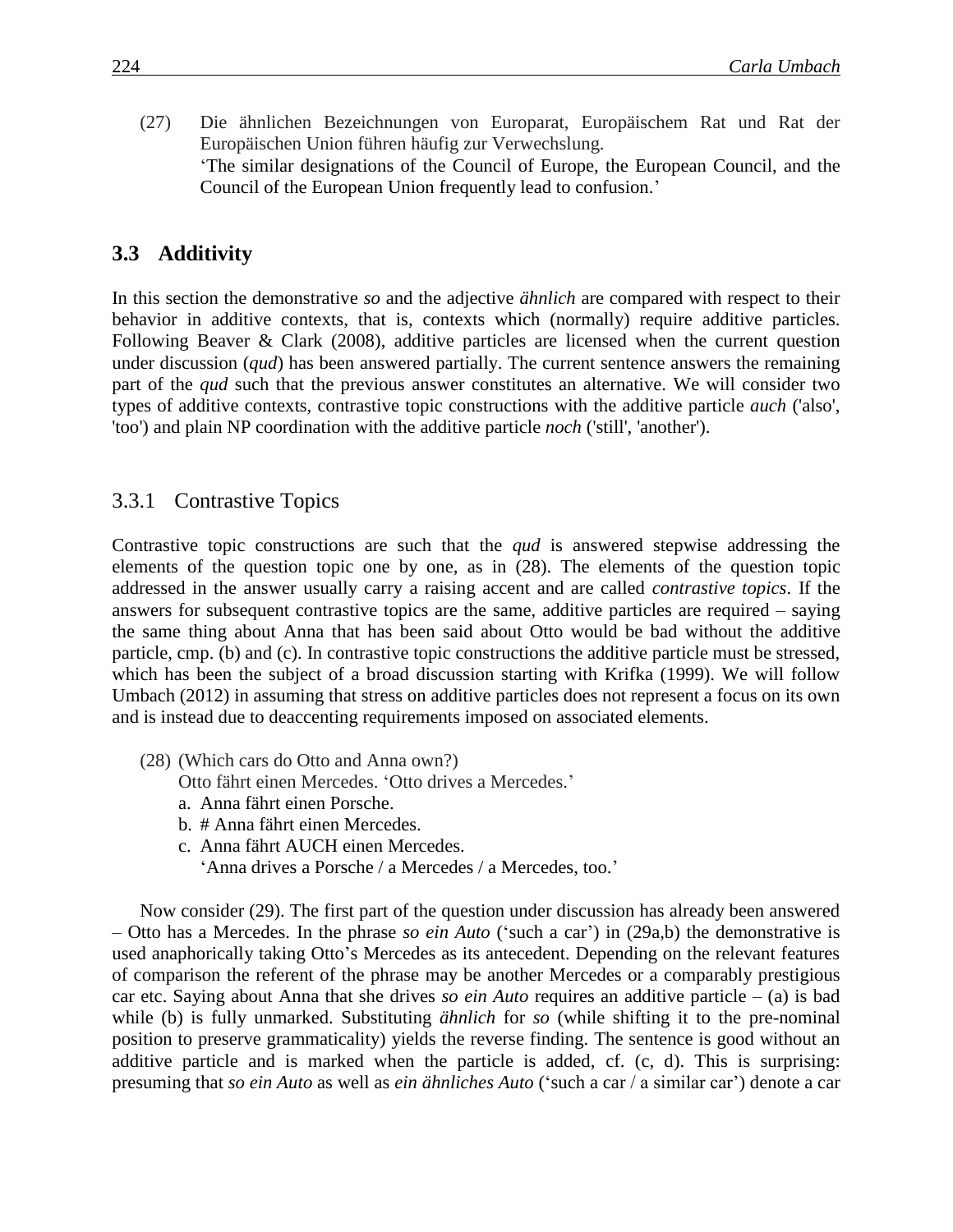similar to a Mercedes, it is not clear at all why the former allows for combination with additive particles while the latter does not.

- (29) (Which cars do Otto and Anna own?) Otto fährt einen Mercedes. 'Otto drives a Mercedes.'
	- a. #Anna fährt so ein Auto.
	- b. Anna fährt AUCH so ein Auto. 'Anna drives such a car / such a car, too.'
	- c. Anna fährt ein ähnliches Auto.
	- d. #Anna fährt AUCH ein ähnliches Auto. 'Anna drives a similar car / a similar car, too.'

#### 3.3.2 NP Coordination

The second additive context to be considered in this section is provided by plain NP coordination. In these examples the additive particle *noch* is used instead of *auch*. Since in English there is no equivalent particle, one would use enumerative phrases like *another, one more*. Following Umbach (2012) *noch* is a scalar additive creating a list of alternatives such that elements can be distinguished from each other by their index. Creating a list of alternatives instead of a mere set *noch* allows to add alternatives that cannot be distinguished otherwise.

Suppose that *so ein Auto* in (30a, b) is interpreted as being anaphoric to the first conjunct, that is, *so ein Auto* denotes another Mercedes or comparable car. While (30a) is unacceptable (with anaphoric / unstressed *so*) the (b) version is fine. Substituting *so* by *ähnlich* findings are again reversed: The sentence without the additive particle in (30c) is good and the one in (d) with the particle is unacceptable raising the same question as in the contrastive topic contexts: Assuming that *so ein Auto* as well as *ein ähnliches Auto* denote a car similar to a Mercedes – why does the former but not the latter allow for combination with additive particles?

- (30) (What's going on in the courtyard?)
	- a. # Im Hof sind ein Mercedes und so ein Auto.
	- b. Im Hof sind ein Mercedes und NOCH so ein Auto. 'There is a Mercedes in the courtyard and a car like this / another car like this.'
	- c. Im Hof sind ein Mercedes und ein ähnliches Auto.
	- d. # Im Hof sind ein Mercedes und NOCH ein ähnliches Auto.
		- 'There is a Mercedes in the courtyard and a similar car / another similar car.'

When considering the combination with definite determiners in the previous section it has already been argued that *ähnlich* differs from *so* in carrying an in-built distinctiveness condition. The distinctiveness condition will also explain the findings with additive particles. This is shown for contrastive topic constructions below and applies analogously to NP coordination.

In (31a) *einen Mercedes* ('a Mercedes') counts as given and must be deaccented because the antecedent alternative, that is, Otto's car is also a Mercedes. This is the reason why the additive particle *auch* is stressed (cf. Umbach 2012). Similarly, in (31b) *ein Luxusauto* ('a luxury car') must be deaccented because Otto's car is a Mercedes, which is also a luxury car. In (31c) *so ein Auto* ('such a car') must be deaccented because Otto's car is the one generating the similarity class, and since similarity is reflexive in the case of *so*, Otto's car is contained in the similarity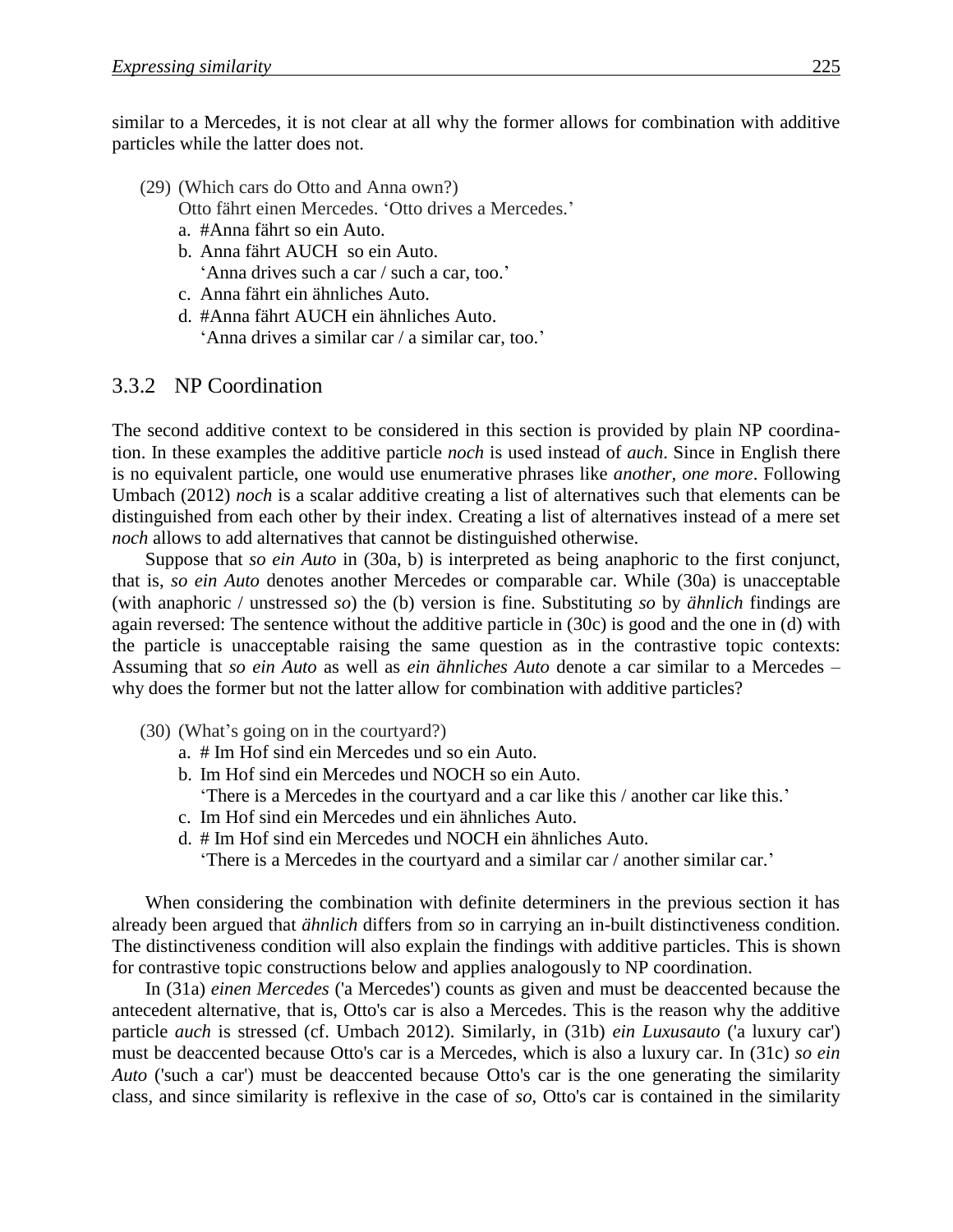class. So in all of (31a-c) the antecedent alternative is included in the description used for Anna's car, therefore requiring that the description is deaccented while the additive particle is accented. Now consider the phrase *ein ähnliches Auto* ('a similar car') in (31d). Since similarity is irreflexive in the case of *ähnlich*, Otto's car is not contained in the similarity class generated by this phrase. Accordingly, this phrase counts as novel and must not be deaccented.

This is reason to assume that the unacceptability of (31d) (as well as 29d) and (30d) is due to a conflict in accenting requirements: The phrase *ein ähnliches Auto* ('a similar car') does not count as given because the comparison base is not included in its denotation, and thus it requires an accent. If, however, the description carries an accent, the particle has to be deaccented. Deaccenting the particle, as in (31e), is perfect if considered in isolation. But it entails that the antecedent alternative for the additive particle has to be another car driven by Anna, which is at odds with the preceding sentence and the question under discussion in (31).

- (31) Otto fährt einen Mercedes. 'Otto drives a Mercedes.'
	- a. Anna fährt AUCH einen Mercedes.
	- b. Anna fährt AUCH ein Luxusauto.
	- c. Anna fährt AUCH so ein Auto.
	- d. #Anna fährt AUCH ein ähnliches Auto.
	- e. #Anna fährt auch ein ÄHNliches Auto. 'Anna drives a Mercedes / a luxury car / such a car / a similar car, too.'

Eckardt (2012) presents experimental results showing that the use of additive particles is not per se obligatory which is frequently assumed in the literature. As a side remark, she argues that additive particles compare to indefinite determiners in noun phrases in that they mark distintiveness of referents coming with the same description (*a man, another man,*…). Following this line of thought, *auch* in (28) marks distintiveness of the Mercedes driven by Otto and the one driven by Anna. As argued above the adjective *ähnlich* ('similar') denotes a similarity relation which is irreflexive and thus carries a distinctiveness constraint. In expressing distinctiveness *ähnlich* is an additive on its own.<sup>13</sup>

#### 3.3.3xxThe Semantics of *ähnlich*

 $\overline{a}$ 

The data concerning definiteness and additivity are evidence that the core semantic difference between the similarity demonstrative *so* and the similarity adjective *ähnlich* is distinctiveness. The similarity relation underlying the demonstrative *so* is reflexive and the demonstrative triggers a scalar implicature such that similarity does coincide with identity, that is, include reflexive pairs only. The scalar implicature accounts for the markedness of (24) (\**das solche Kleid* 'the such dress') and is cancelled in (26a) by explicitly postulating uniqueness (*das einzige solche Kleid* 'the only such dress'). The similarity relation underlying the adjective *ähnlich* can never be reflexive, that is, reflexive pairs are always excluded – *ähnlich* comes with a semantic distinctiveness constraint. Distinctiveness entails that the denotation of *ähnlich* never includes the comparison base and thus the uniqueness requirement imposed by the definite article can be

<sup>13</sup> Beaver and Clark (2008) in their list of English additives subsume adverbs like *similarly, likewise* and *analogously* under the notion of 'vague additives' (p.72). They don't provide an analysis, but the basic idea of employing similarity to convey additivity seems to be the same.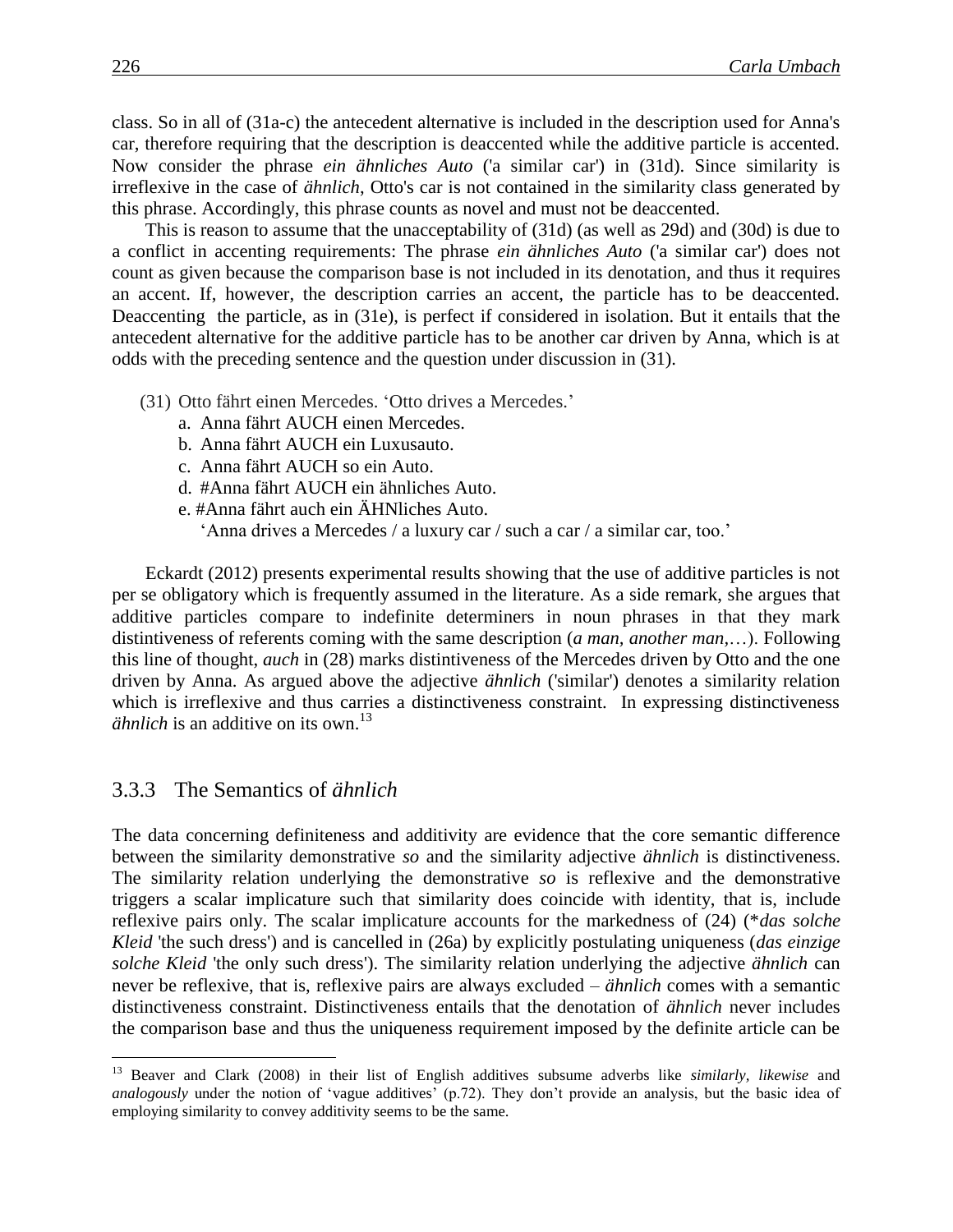satisfied in certain contexts although the referent is distinct from the comparison base (cf. the two dresses in (25) and (26b)). The semantics of *so/solch* and *ähnlich* is shown in (32) (for ease of comparison pre-nominal *solch* is used instead of pre-determiner *so*).

(32) a.  $[ [solch]] = \lambda P \cdot \lambda x \cdot \text{SIM (x, x<sub>target</sub>, F) & P(x)]$ b. [[ähnlich]]  $= \lambda P \cdot \lambda x \cdot \text{SIM (x, x_{\text{ante}}, F) \& P(x) \& x \neq x_{\text{ante}}$ 

In addition to contexts with definite determiners and additive particles, the distinctiveness constraint can also be observed in neutral contexts like (33). Suppose that *so eine Feuerwehr* ('such a fire brigade') in (a) as well as *eine ähnliche Feuerwehr* ('a similar fire brigade') in (b) relate anaphorically to the previously mentioned team of fire fighters. In the (a) version the referent of the NP is identical with the antecedent. Thus the interpretation of the *so*-phrase makes use reflexivity. For demonstratives like *dieser* ('this') identity is the standard interpretation, and in fact, the mayor could also have used *'diese Feuerwehr' / 'this fire brigade*' without a significant change in meaning. $14$ 

Substituting the demonstrative *so* by the adjective *ähnlich* ('similar'), as in (33b), the previously mentioned team of fire fighters cannot provide the antecedent and at the same time be the referent of the NP, due to irreflexivity. This is why the mayor seems to praise another fire brigade, different from the successful team, which appears strange in this context.

- (33) Bürgermeister Dieter Friedmann sprach den Feuerwehrleuten seinen Dank aus. Er sagte "Es ist ein großer Verdienst der Mannschaft, dass das Feuer nicht auf die angrenzenden Gebäude übergegriffen hat.
	- a. […] Wir in der Gemeinde freuen uns, dass wir so eine Feuerwehr haben!"
	- b. […] Wir in der Gemeinde freuen uns, dass wir eine ähnliche Feuerwehr haben!" 'Mayor Dieter Friedmann expressed his gratitude towards the fire fighters. He said "It is a great achievement of the team that the fire did not transfer to adjacent buildings. We are happy to have such a / a similar fire brigade in our community."'

#### **3.4 Secondary Description Contexts**

 $\overline{a}$ 

The last type of contexts highlighting the difference between the demonstrative *so* and the adjective *ähnlich* are *secondary description contexts*, as we will call them here. In (34) example (5) from the introduction is repeated. The noun phrase *so ein Geschenk* ('such a present') in (a) is anaphorically related to the Panda bear discourse referent introduced in the first sentence. Likewise, *ein ähnliches Geschenk* ('a similar present') in (b) takes the Panda bear as an antecedent providing the second argument. Thus, *so ein Geschenk* as well as *ein ähnliches Geschenk* denote presents similar to the previously mentioned Panda bear. However, substituting *so* by *ähnlich* in (34) seems to seriously affect the meaning. While the sentence in (a) is unmarked, the one in (b) doesn't make sense. Intuitively, *so ein Geschenk* in (a) is something valuable or big which can reasonably be considered to demonstrate appreciation for the guest. In contrast, *ein ähnliches* 

<sup>14</sup> There is a small difference in meaning between *so eine Feuerwehr / such a fire brigade* and *diese Feuerwehr / this fire brigade*. Intuitively, the former expression focusses on properties of the fire brigade while the latter focusses on the referent. It is unclear, however, how to spell that out in semantic terms.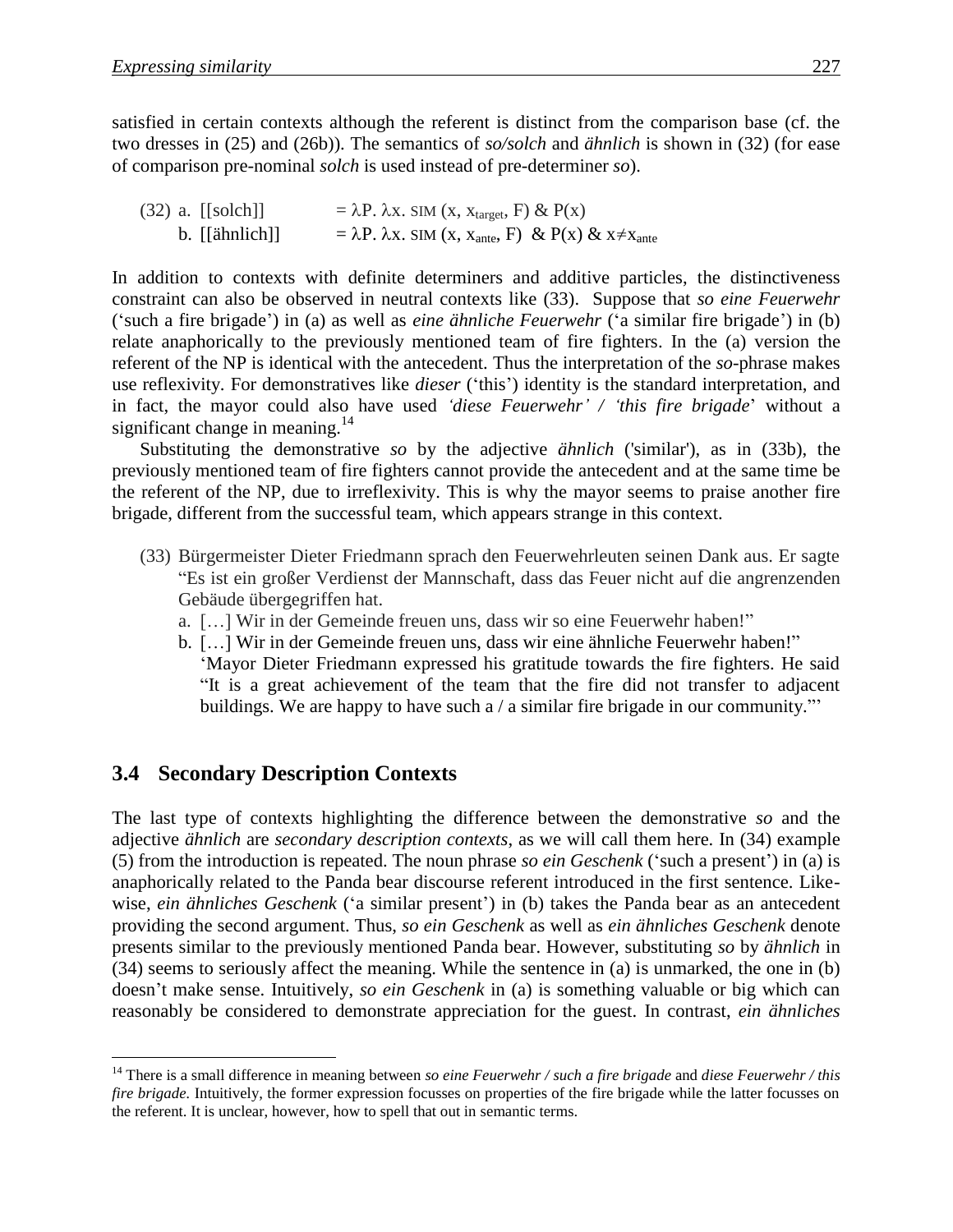*Geschenk* in (b) seems to be something Panda-like, e.g., an exotic animal. But why should an exotic animal be particularly suited to demonstrate appreciation for the guest?

- (34) (The prime minister received a Panda bear from the Chinese government.)
	- a. So ein Geschenk zeigt die Wertschätzung des Gasts.
	- b. #Ein ähnliches Geschenk zeigt die Wertschätzung des Gasts.
		- 'Such a present / a similar present demonstrates appreciation for the guest.'

In search of an explanation it has first to be noted that the effect in (34b) is not a problem of the NP per se. When choosing a different verbal predicate, as in (35a) below, the sentence is fine. Next, it suggests itself to start with what we found in the previous section, that is, (ir)reflexivity. That would imply that *ein ähnliches Geschenk* in (34b) is bad because the referent is not identical to the Panda bear (analogous to the fire brigade case in 33). This idea is refuted by (35b) where the referent is different from the Panda bear and nevertheless suited to show appreciation for Nixon.

There is, however, an important difference between (34a) and (35b). While the latter is about a particular event, the former is a generic sentence talking about 'such presents' in general, which is indicated by present tense. Genericity is supported by the fact that the NP *so ein Geschenk* may be kind-denoting – recall that according to the analysis in section 2 nominal *so* phrases denote ad-hoc subkinds generated by similarity. Therefore, *so ein Geschenk* allows for a kind paraphrase – *so eine Art von Geschenk* ('such a kind of present'). In contrast, *ein ähnliches Geschenk* can not be paraphrased by *eine ähnliche Art von Geschenk* ('a similar kind of present') and seems unsuited to refer to a kind in a generic sentence. This is a surprising result, which must be left for future research though.

- (35) (The prime minister received a Panda bear from the Chinese government.)
	- a. Ein ähnliches Geschenk brachte ihm im Vorjahr die Kritik der Tierschützer ein. 'A similar present evoked protests by animal right activists last year.'
	- b. Ein ähnliches Geschenk zeigte beim Besuch Nixons im Jahr 1972 die Wertschätzung der chinesischen Regierung für ihren Gast.
		- 'When Nixon visited China in 1972 a similar present demonstrated appreciation for the guest by the Chinese government.'

The contrast between kind denoting and individual denoting NPs explains only part of the puzzle. There is still the effect that *so ein Geschenk* is understood as something valuable or big etc. while *ein ähnliches Geschenk* is understood as something Panda-like an exotic animal. Intuitively, *so ein Geschenk* is first of all a present whereas *ein ähnliches Geschenk* is first of all of the antecedent kind, that is in (34b), an exotic animal.

In order to explain this effect we have to consider the features of comparison involved in the similarity relation. In the case of *so* it was argued that they are provided by k-properties of the noun. Thus the verbal predicate in (a) must be compatible (in the sense of selectional restrictions) with properties of the present qua being a present. This suggests that the features of comparison the similarity relation has access to differ for *so* and *ähnlich*. In the case of *so* features of comparison have to be k-properties of the noun kind (cf. 2.4). This is the reason why *so ein Geschenk* is first of all a present. In the case of *ähnlich* features of comparison are provided by properties of the antecedent (k-properties as well as accidental ones). Thus *ein ähnliches*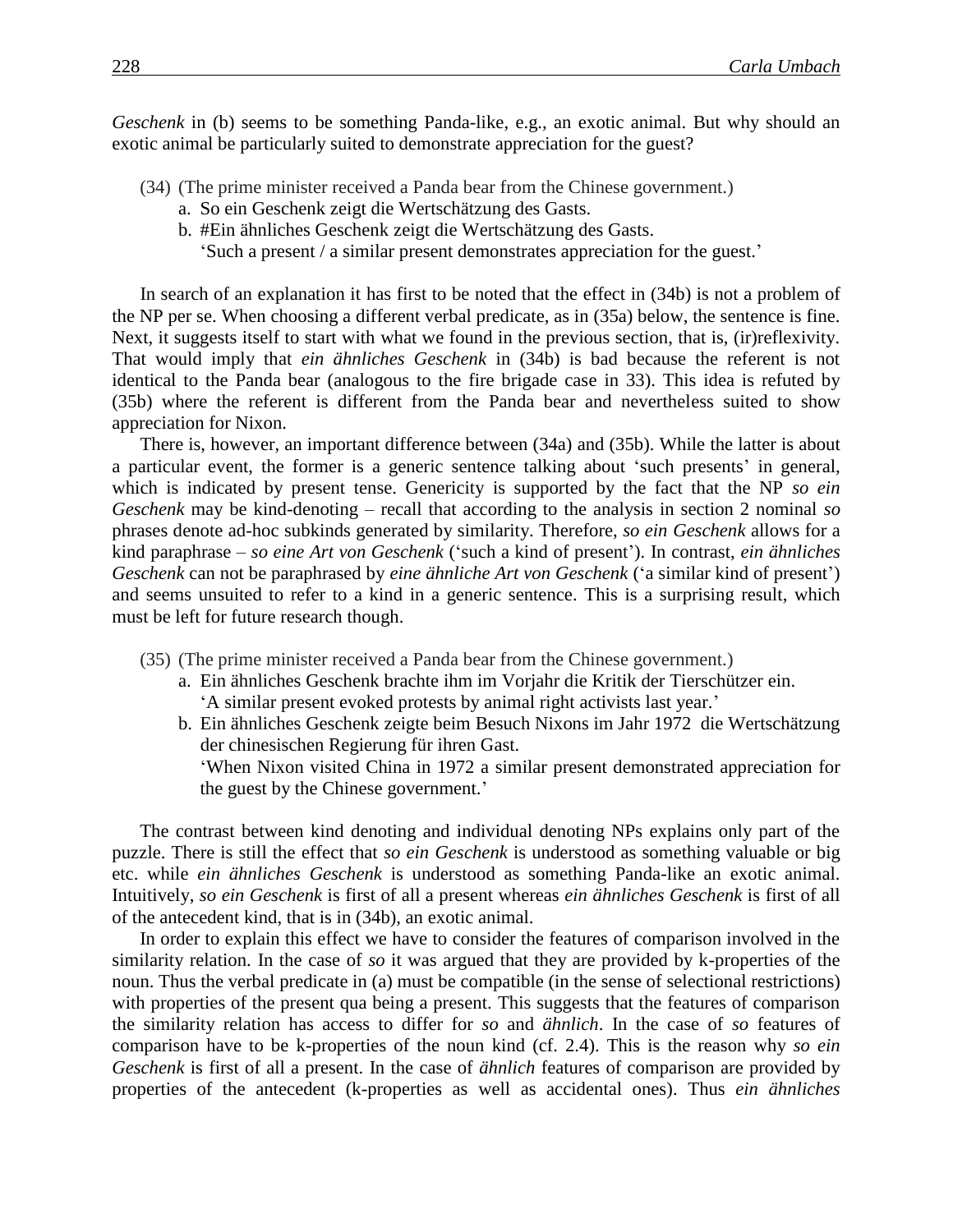*Geschenk* is first of all something Panda-like, e.g., an exotic animal. Similarity demonstratives and similarity adjectives are obviously subject to different constraints on the set of features of comparison:

| $(36)$ a. [[so ein N]] |          | $\lambda$ Q. Ex. SIM (x, x <sub>target</sub> , F) & N'(x) & Q(x) where features<br>in F relate to k-properties of N'                                          |
|------------------------|----------|---------------------------------------------------------------------------------------------------------------------------------------------------------------|
| b. [[ein ähnliches N]] | $\equiv$ | $\lambda Q$ . Ex. SIM (x, x <sub>ante</sub> , F) & N'(x) & Q(x) & x $\neq$ x <sub>ante</sub><br>where features in F relate to properties of $x_{\text{ante}}$ |

Secondary description contexts like (34) are rare. They require an NP with a lexical meaning orthogonal –neither hyponymic nor hyperonymic – to the one introducing the antecedent,. Such lexical meanings are typically provided by abstract nouns because they are suited to apply to (nearly) any kind of objects – presents range from chocolate over Panda bears to islands. Other abstract nouns suited for secondary description contexts would be *Wunder, Sensation, Hilfe* ('miracle', 'sensation', 'support') which apply to any kind of event. In (37) another example of a secondary description context is shown. Initiating legislations to reduce exploitation is described as an effort. The verbal predicate *look good in the CV of a politician* is fully compatible with efforts but odd with initiating special legislations for a special group of people.

(37) (Er will Gesetzgebungen auf den Weg bringen, die die Ausbeutungsrisiken dieser Gruppe verringern.)

'He wants to initiate legislations that reduce the risk of exploitation for this group.'

- a. Solche Anstrengungen machen sich gut im Lebenslauf eines Politikers.
- b. # Ähnliche Anstrengungen machen sich gut im Lebenslauf eines Politikers. 'Such efforts / similar efforts look good in the CV of a politician.'

## 4 **Conclusion**

In this paper, the question was addressed of how the notion of similarity expressed by demonstratives compares to that expressed by adjectives, in particular, how German *so/solch* ('such') compares to German *ähnlich* ('similar'). It was argued that similarity demonstratives differ from run-of-the-mill demonstratives like *dieser* ('this') in expressing similarity – instead of identity – between the target of the demonstration gesture and the referent of the demonstrative phrase, thereby generating ad-hoc kinds. The underlying notion of similarity is the notion of indistinguishability with respects to a given set of features, which is an equivalence relation.

When interpreting demonstratives like *so/solch/such* by similarity, the question arises of how this notion of similarity compares to the one expressed by adjectives like *ähnlich/similar*. Significant differences were found on the linguistic surface in combination with definite determiners and additive particles, and in secondary description contexts. It turned out, first, that in the case of *ähnlich*, but not in the case of *so*, identity of antecedent and referent is ruled out. Secondly, *ähnlich* NPs turned out to be incompatible with accented additive particles. These two observations led to the conclusion that adjectives expressing similarity carry an in-built distinctiveness requirement such that the similarity relation is irreflexive in the case of the adjectives although it is reflexive in the case of the demonstratives. Due to distinctiveness, first, the denotation of *ähnlich/similar* excludes the comparison base thereby licensing definites while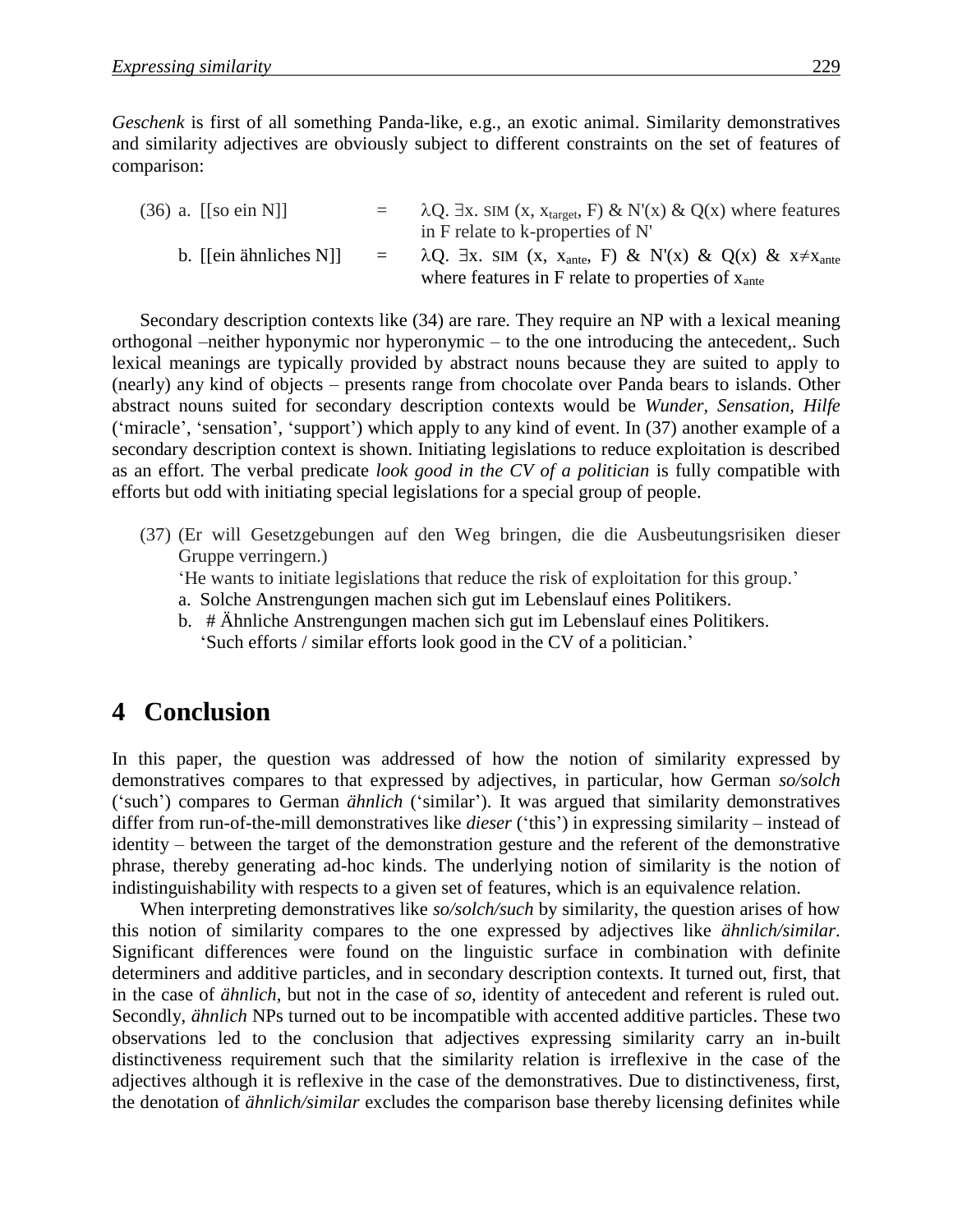enforcing an additional element. This is why there are two dresses in (25) and a second fire brigade in (33b). Due to distinctiveness, secondly, *ähnlich* NPs count as novel, require accenting and function as an additive marker on their own.

It has been objected that the distinctiveness requirement could be a matter of pragmatics instead of semantics. In favor of a pragmatic solution are sentences like (38a) which seem to indicate that distinctiveness is a mere scalar implicature. It has to be noted, however, that *das gleiche* 'the same' in (38a) denotes type identity instead of token identity. When changing the example such that token identity is the only option, it is no longer acceptable, cf. (38b). This indicates that distinctiveness is semantic after all.

(38) A: Ich habe gehört, dein Bruder hat ein Cabrio. Hast du ein ähnliches Auto?

'I heard that your brother has a cabrio. Do you have a similar car?'

- a. B: Ja, und nicht nur ein ähnliches, sondern das gleiche.
	- 'Yes, not only a similar one, but the same one.'
- b. B: \*Ja, das Auto gehört uns gemeinsam.

'Yes, we own the car together.'

Another significant effect when comparing similarity demonstratives and similarity adjectives was found in secondary descriptions contexts. While NPs with similarity demonstratives may have a generic interpretation referring to ad-hoc kinds, the ones with similarity adjectives cannot. This is interesting from a cognitive psychology perspective where ad-hoc categories are well-known but are given only by fully explicit descriptions like *things to sell at a garage sale* (Barsalou 1983).

The core difference found between similarity demonstratives and similarity adjectives was (ir)reflexivity. In his seminal paper in (1977), Tversky presented experimental evidence that similarity (considered as a cognitive notion) is neither symmetric nor transitive, and reflexivity is at least problematic. Tversky used stimuli based on the English adjective *similar* but his studies did not take linguistic details into account. The present paper provides evidence that reflexivity is in fact problematic if similarity is expressed by adjectives like *ähnlich* / *similar* but not by demonstratives like *so / such*, indicating that similarity is not a uniform notion.<sup>15</sup>

To conclude, we considered in this paper the contrast between similarity demonstratives like *so* / *such* and similarity adjectives like *ähnlich* / *similar*. We found a core semantic difference – (ir)reflexivity – and a difference with respect to the relevant features of comparison. There are many open issues, for example gradability – *ähnlich/similar* are gradable, *so*/*such* are not. Another issue only touched upon is (non-)shiftability: Similarity demonstratives are indexicals while similarity adjectives have a denotation varying with worlds, which should have an impact on meaning differences. Finally, similarity is close to identity, suggesting another contrast to be taken into account: Similarity expressions (demonstratives and adjectives alike) vs. identity expressions, e.g., German *das gleiche/dasselbe/dieser* and English *the same/this.* Comparing expressions of similarity to expressions of identity will provide insight in how languages conceptualize difference between similarity and identity, which are two sides of the same coin after all.

 $\overline{a}$ 

<sup>&</sup>lt;sup>15</sup> As for symmetry, there is the detailed study by Gleitman et al. (1996) arguing that the asymmetry effect Tversky found for similarity can be explained on the basis of grammar, and that the similarity itself is symmetric. A replication of Gleitman's study for German by the author is on its way.